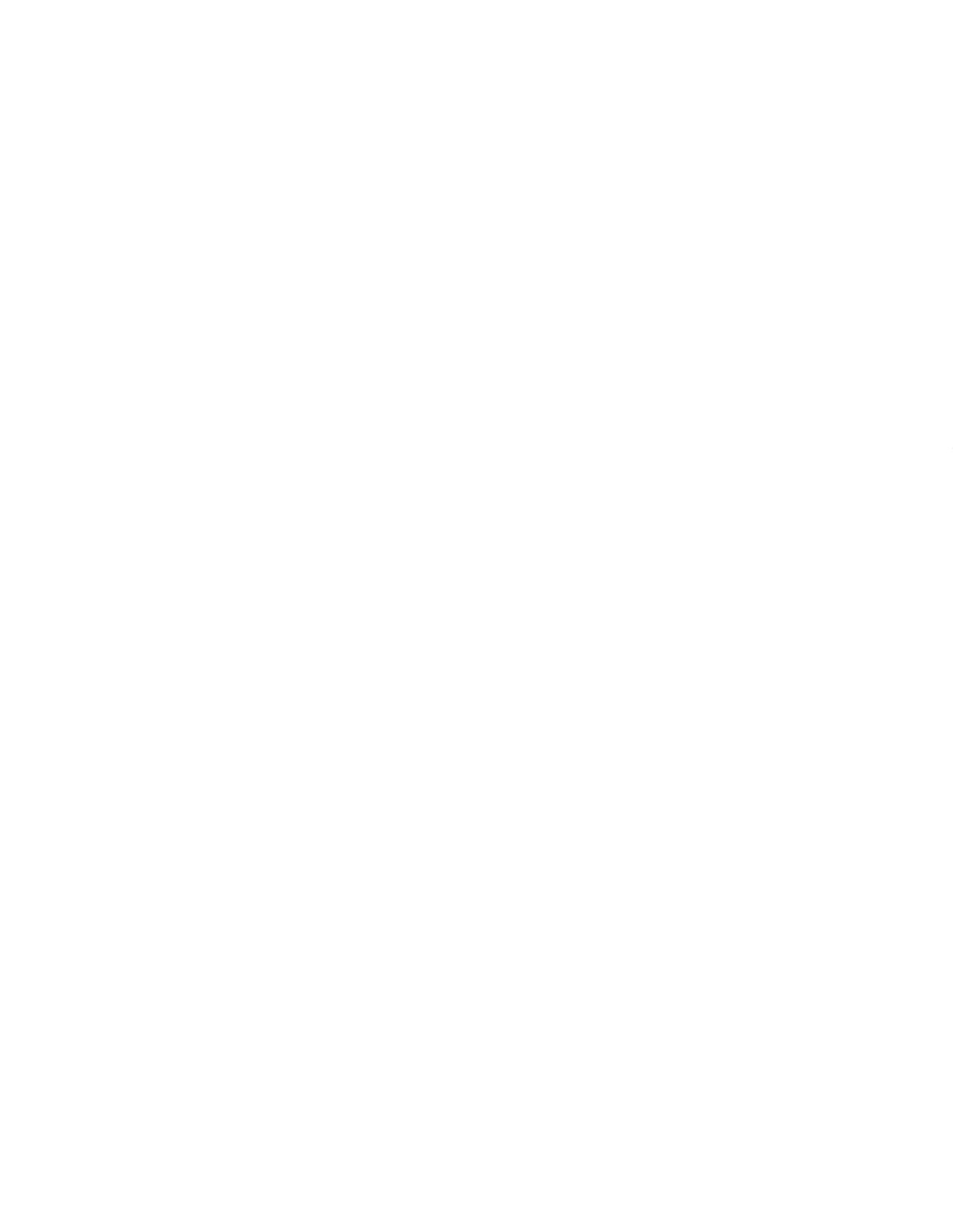<span id="page-2-0"></span>

*for the*

# **Wilburton Commercial Area Land Use and Transportation Project Draft Environmental Impact Statement**

**Date of Draft EIS Issuance**

February 1, 2018

**Date Comments are Due on the Draft EIS**

March 19, 2018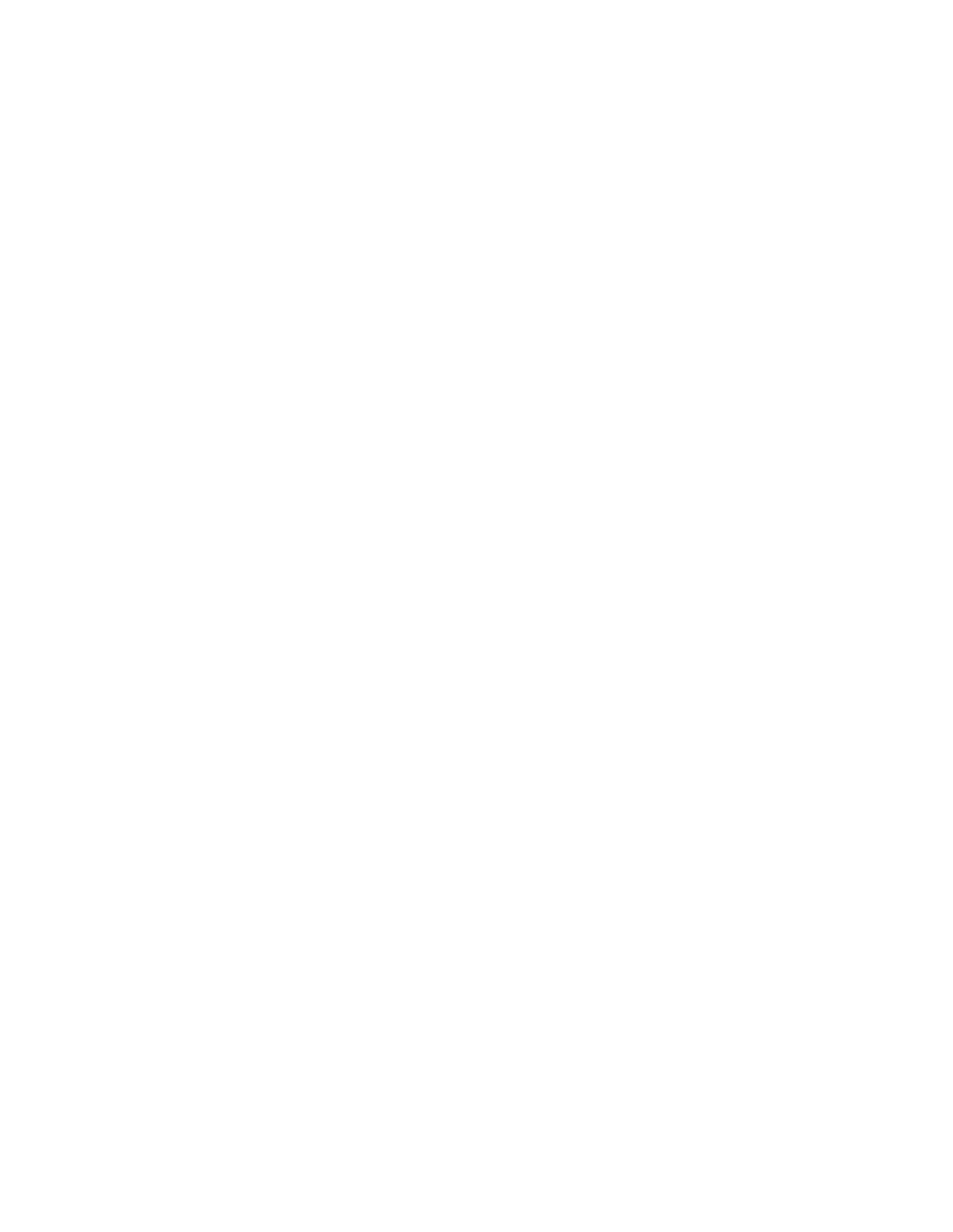

#### <span id="page-4-0"></span>February 1, 2018

**Subject:** Draft Environmental Impact Statement for Bellevue's Wilburton Commercial Area Land Use and Transportation Project

#### Dear Reader:

The City of Bellevue has identified the Wilburton Commercial Area as a future urban neighborhood providing new opportunities for businesses, entertainment, and housing, exhibiting a unique design aesthetic, and offering new transportation modes and connections. Wilburton is located between two high growth centers in Bellevue—Downtown and BelRed—and is slated for major transit, pedestrian, and cyclist connectivity improvements that will serve as a catalyst for change. East Link light rail will offer high capacity transit connectivity to the region by 2023; the Eastside Rail Corridor (ERC) will create a regional non-motorized connection for pedestrians and cyclists; and the City-led initiative of the Grand Connection will create opportunities to reconnect Downtown and the Wilburton Commercial Area for cyclists and pedestrians.

Based on a vision developed with the guidance of a Citizen Advisory Committee (CAC), amendments to the City's Comprehensive Plan, Land Use Code, and Zoning Map will be made for City Council consideration that would facilitate investment and redevelopment. To help the CAC and other City decision makers consider the environmental implications of land use and transportation options, this Draft Environmental Impact Statement (Draft EIS) studies three alternatives:

**No Action Alternative:** The No Action Alternative is required by the State Environmental Policy Act (SEPA) and assumes the current Comprehensive Plan, Land Use Code, and Zoning Map are retained. The Wilburton Commercial Area could grow from about 3.6 million square feet of development to 4.2 million square feet of development. City-planned transportation investments in the current Comprehensive Plan Transportation Element could be made. However, the Grand Connection would be assumed to not be developed under the No Action Alternative. As a King County-led initiative, the ERC would be completed under the No Action Alternative.

**Alternative 1:** Under Alternative 1 the Wilburton Commercial Area Land Use & Transportation Project could encourage development of a more intense urban form and promote additional multimodal connections. New Land Use Code standards could increase allowable building heights and floor area ratios while providing custom design standards for buildings to create compatible urban forms. There could be a greater concentration of development and mix of uses, with an emphasis on adding housing, office/medical, retail, and hotel space. The amount of potential development could grow to 13.1 million square feet of development, or about 8.8 million square feet more than the No Action Alternative. The ERC could connect to the eastern terminus of the Grand Connection and could improve pedestrian and bicycle connections. Additional street connections could allow for smaller blocks different development patterns and opportunities. The range of building heights could be 35 feet to 250 feet, with a range between 120 feet and 160 feet being the most predominant building form.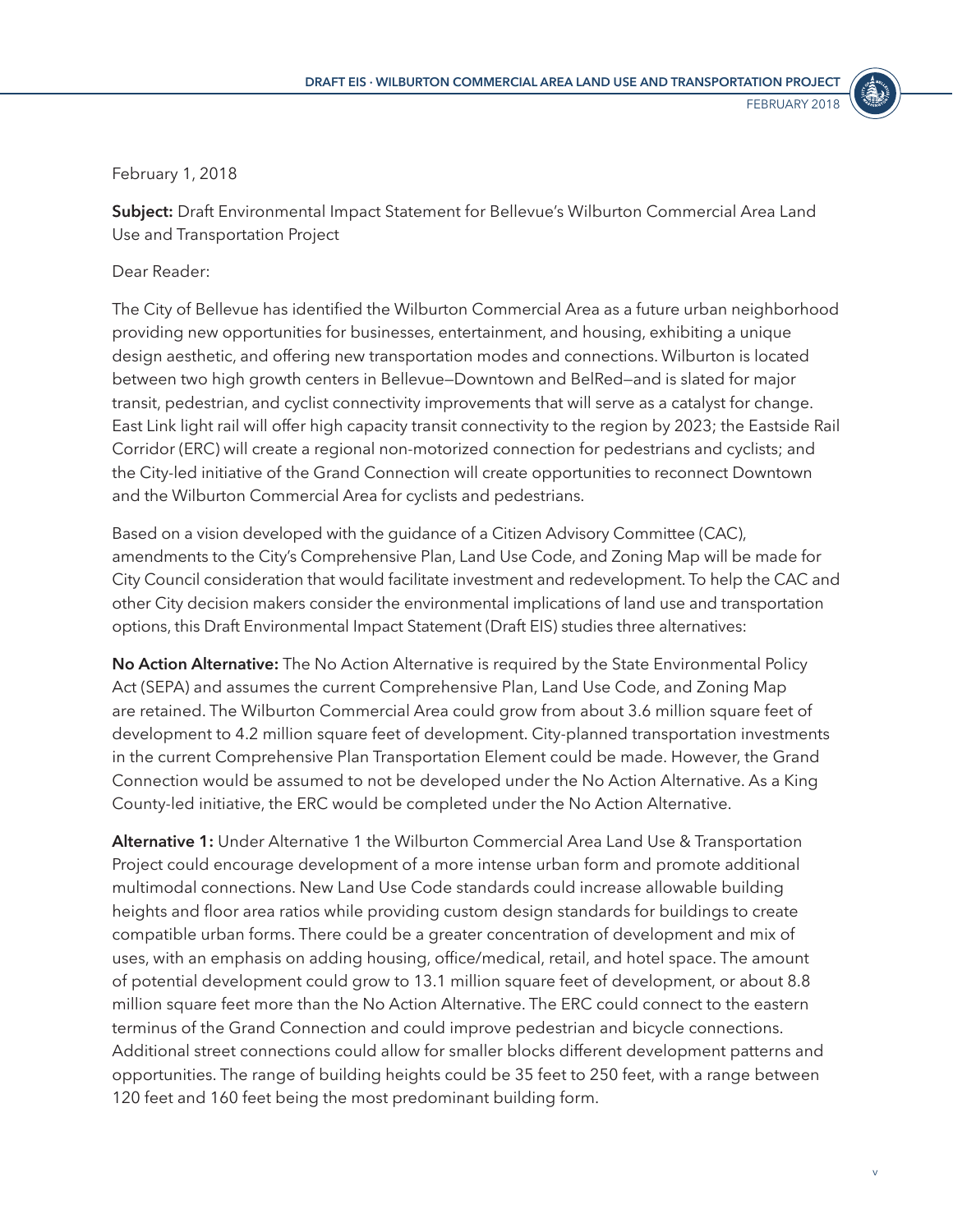<span id="page-5-0"></span>**Alternative 2:** Alternative 2 is similar to Alternative 1 except that potential growth could be approximately one-third higher, up to 16.3 million square feet of development, or 12.1 million square feet more than the No Action Alternative, and the urban form could be more intense across the Study Area. Building heights between NE 8th Street, NE 4th Street, and west of 116th Avenue NE could reach 300 to 450 feet in height, with ranges between 200 and 250 feet, and 120 and 160 feet, being the most predominant. Additional street connections could allow for smaller blocks and a different development pattern and opportunities from the No Action Alternative.

At a programmatic level, each alternative is evaluated in terms of beneficial and adverse effects associated with geology and soils, water resources, air quality/greenhouse gas, ecosystems, land use and economic activity, neighborhoods and population, aesthetics, transportation, noise, energy, environmental health, and public services and utilities.

You may provide comments on the Draft EIS over a 45-day comment period, from February 1 to March 19, 2018. Written comments must be received by **March 19, 2018**. Written comments may be submitted:

**By email to:** bcalvert@bellevueawa.gov

**By letter to:** City of Bellevue Planning and Community Development Department Attn: Bradley Calvert 450 110th Avenue NE Bellevue, WA 98004

A public hearing to present oral or written comments is planned before the City of Bellevue Environmental Coordinator on **February 28, 2018 starting at 4:30 pm**, at Bellevue City Hall, 450 110th Avenue NE, Bellevue, WA 98004.

Thank you for your interest in the future of the Wilburton Commercial Area. If you have questions, please contact Bradley Calvert, 425-452-6930.

Sincerely,

Carse Urtellund

Carol V. Helland, Environmental Coordinator City of Bellevue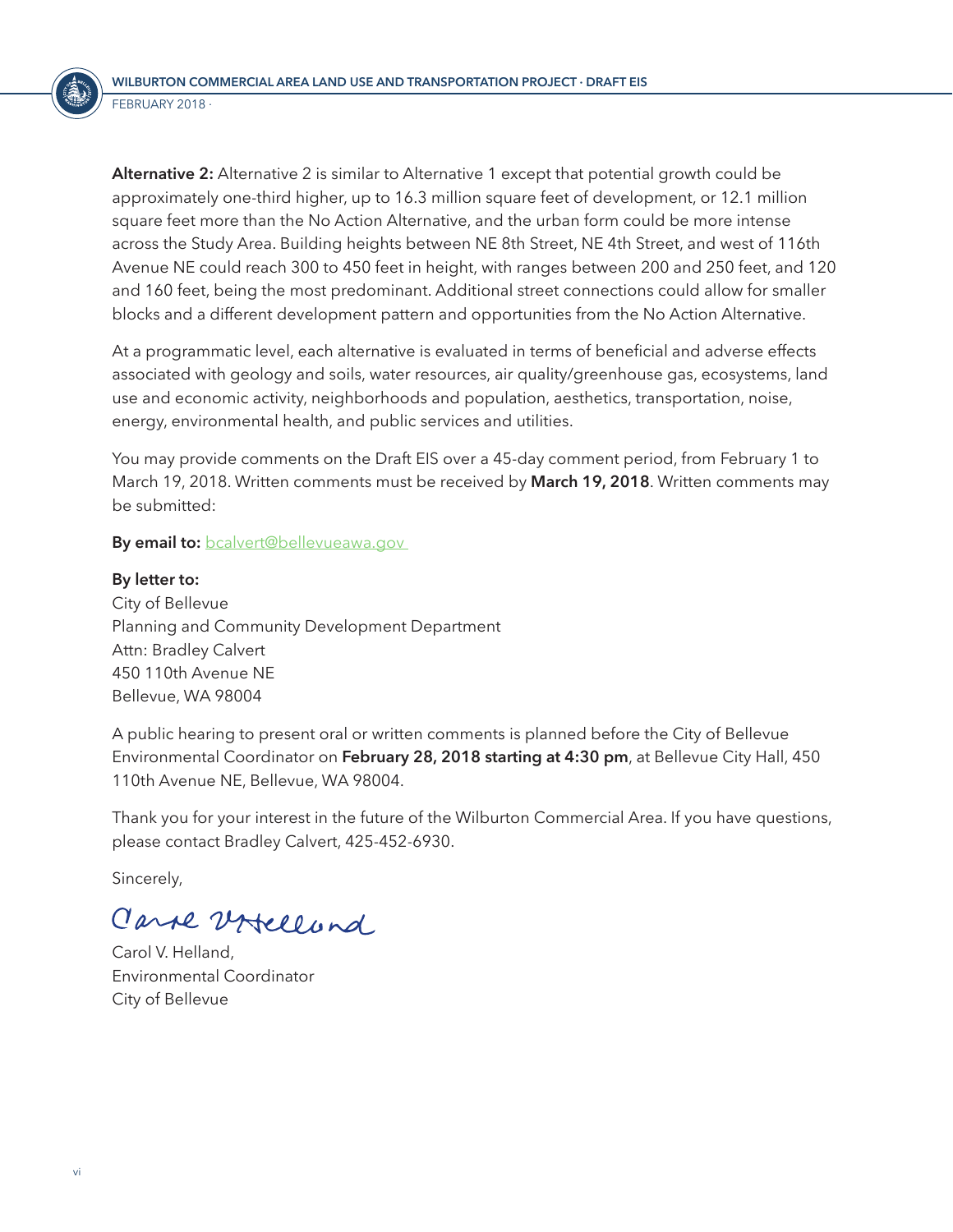

# <span id="page-6-0"></span>**FACT SHEET**

# **PROJECT TITLE**

Wilburton Commercial Area Land Use and Transportation Project

# **PROPOSED ACTION AND ALTERNATIVES**

The Wilburton Commercial Area (Study Area) is located between two high growth centers in Bellevue—Downtown and BelRed. The City is now planning for the future of the Wilburton Commercial Area to create a new urban neighborhood with a unique design aesthetic, a mix of many uses, new streets to define small blocks, and additional transportation connections, including a light rail station, the Eastside Rail Corridor (non-motorized) and the Grand Connection that will define the Wilburton Commercial Area and establish new connections with Downtown. Based on a vision developed with the guidance of a Citizen Advisory Committee (CAC) that is currently in process, amendments to the City's Comprehensive Plan, Land Use Code, and Zoning Map will be made for City Council consideration.

This Environmental Impact Statement (EIS) tests these land use and transportation proposals by examining a No Action Alternative and two action alternatives:

**No Action Alternative:** The No Action Alternative is required by the State Environmental Policy Act (SEPA) and assumes the current Comprehensive Plan, Land Use Code, and Zoning Map are retained. The Wilburton Commercial Area could grow from about 3.6 million square feet of development to 4.2 million square feet of development. Most of the growth could be in office and retail space with small amounts of hotel and residential use. This includes portions, north of NE 8th Street and east of 116th Avenue NE, that were part of the BelRed planning initiative and were rezoned under that process. Existing zoning allows for building heights in the range of 35 to 70 feet, with a small portion near the Medical Institution District that allows heights up to 200 feet. There would be no new design guidelines or development standards for the Study Area. City-planned transportation investments in the current Comprehensive Plan Transportation Element could be made. However, the Grand Connection would be assumed to not be developed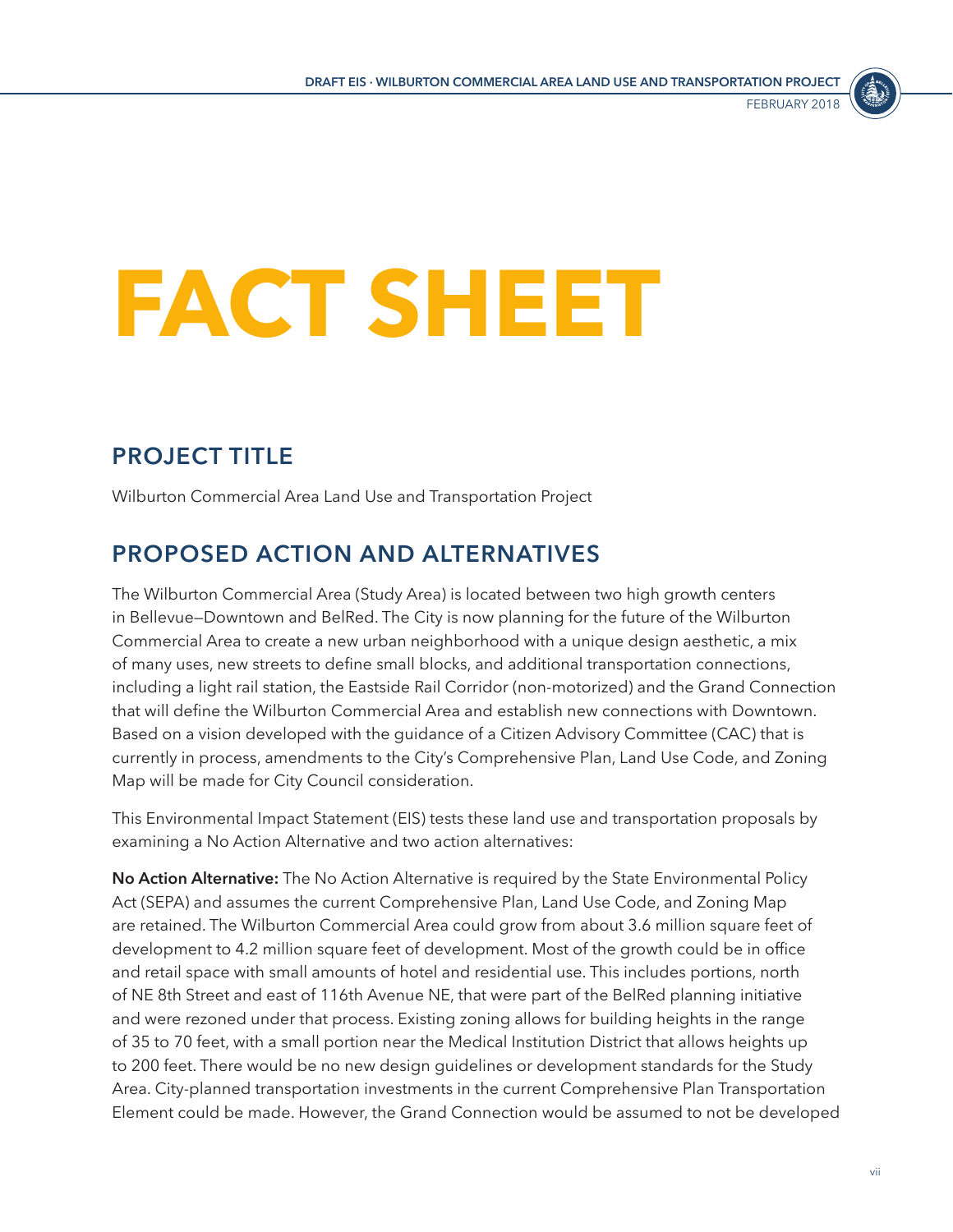<span id="page-7-0"></span>

under the No Action Alternative. As a King County-led initiative, the Eastside Rail Corridor would be completed under the No Action Alternative.

**Alternative 1:** Under Alternative 1 the Wilburton Commercial Area Land Use & Transportation Project could encourage development of a more intense urban form and promote additional multimodal connections. New Land Use Code standards could increase allowable building heights and floor area ratios while providing custom design standards for buildings to create compatible urban forms. There could be a greater concentration of development and mix of uses, with an emphasis on adding housing, office/medical, retail, and hotel space. The amount of potential development could grow to 13.1 million square feet of development, or about 8.8 million square feet more than the No Action Alternative. The greatest intensity of land use could occur south of the new Wilburton light rail station, primarily between NE 8th Street to the north, NE 4th Street to the south, Interstate 405 to the west, and the Eastside Rail Corridor to the east. The Eastside Rail Corridor (ERC) could connect to the eastern terminus of the Grand Connection and could improve pedestrian and bicycle connections. Additional street connections could allow for smaller blocks different development patterns and opportunities. The range of building heights could be 35 feet to 250 feet, with a range between 120 feet and 160 feet being the most predominant building form.

**Alternative 2:** Alternative 2 is similar to Alternative 1 except that potential growth could be about one-third higher, up to 16.3 million square feet of development, or 12.1 million square feet more than the No Action Alternative, and the urban form could be more intense across the Study Area. Building heights between NE 8th Street, NE 4th Street, and west of 116th Avenue NE could reach 300 to 450 feet in height, with ranges between 200 and 250 feet, and 120 and 160 feet being the most predominant. Additional street connections could allow for smaller blocks and a different development pattern and opportunities from the No Action Alternative.

# **LOCATION**

The Wilburton Commercial Area Study Area is bound by NE 12th Street to the north, I-405 to the west, SE 5th Street to the south, 120th Avenue NE to the east, and a smaller area bound by NE 8th Street and 124th Avenue NE to the east.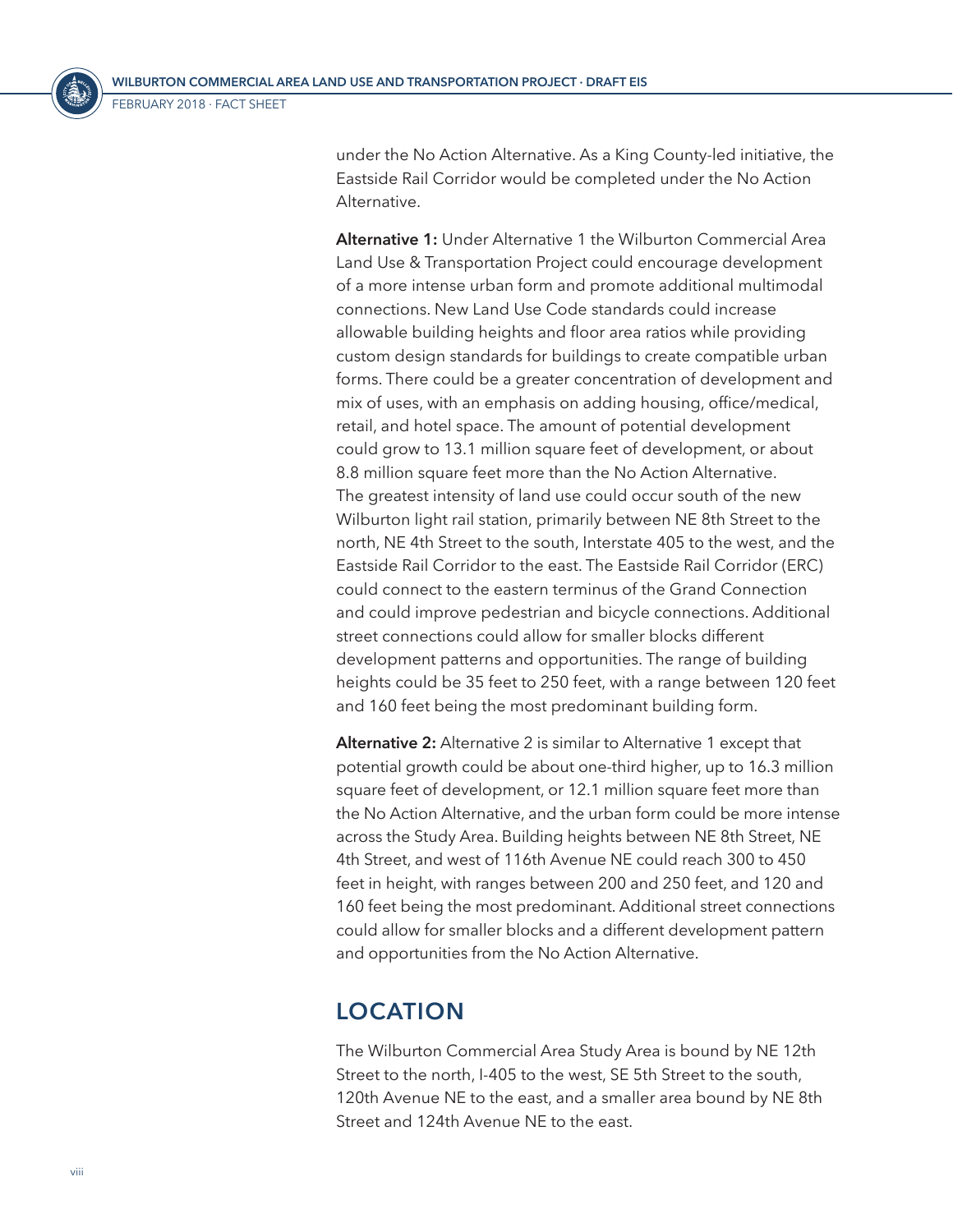

# <span id="page-8-0"></span>**PROPONENT**

City of Bellevue

# **DATE OF IMPLEMENTATION**

Spring 2018

# **LEAD AGENCY**

City of Bellevue

# **RESPONSIBLE SEPA OFFICIAL**

#### **Carol Helland**

Environmental Coordinator City of Bellevue 450 110th Ave NE Bellevue, WA 98004

# **CONTACT PERSON**

#### **Bradley Calvert**

Community Development Program Manager Department of Planning & Community Development 450 110th Avenue NE Bellevue, WA 98004 [bcalvert@bellevuewa.gov](mailto:bcalvert%40bellevuewa.gov?subject=) 425.452.6930

# **REQUIRED APPROVALS**

Comprehensive Plan and Development Regulation amendments require review and recommendations by the Bellevue Planning Commission, and consideration and approval by the Bellevue City Council.

Washington Department of Commerce review and coordination of comments under the Growth Management Act, RCW 36.70A.106.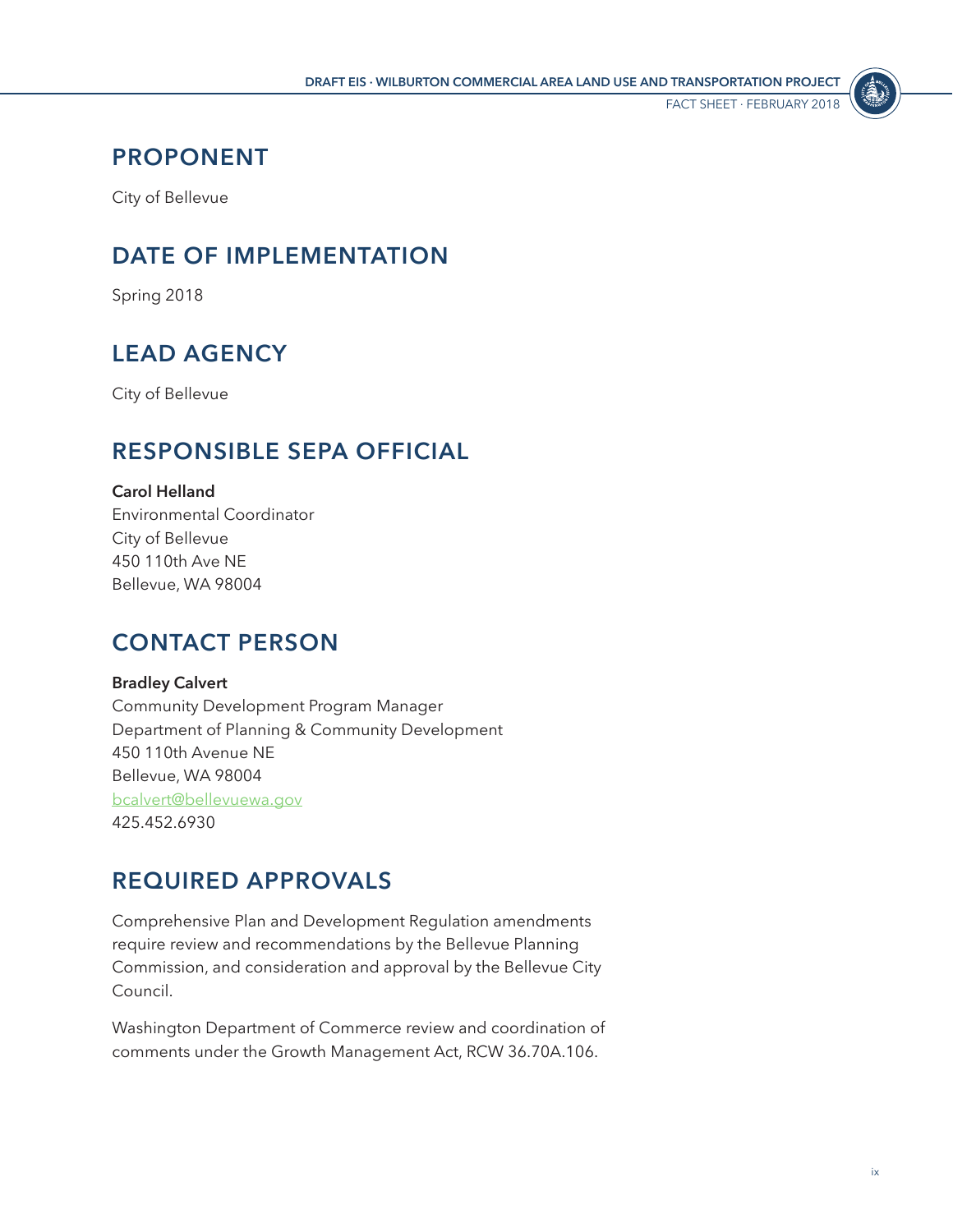FEBRUARY 2018 ⋅ Fact Sheet

<span id="page-9-0"></span>

### **PRINCIPAL EIS AUTHORS AND PRINCIPAL CONTRIBUTORS**

This EIS is being prepared under the direction of the Planning and Community Development Department and the Environmental Coordinator:

### **Principal Authors**

#### **BERK CONSULTING INC.**

2025 First Avenue, Suite 800 Seattle, WA 98121 (Prime, Alternatives, Land Use and Economics, Neighborhoods and Population, Aesthetics, Document Design and Production)

#### **CH2M**

1100 112th Avenue NE, Suite 500 Bellevue, WA 98004 (Geology and Soils, Air Quality, Water Resources, Ecosystems, Aesthetics Modeling, Noise, Energy, Environmental Health, Public Services and Utilities, Conceptual Engineering, and Cost Estimates)

#### **FEHR & PEERS**

1001 4th Avenue #4120 Seattle, WA 98154 (Transportation Planning and Modeling)

### **Contributing Authors**

**NBBJ** 223 Yale Avenue Seattle, WA 98109 (Alternatives Concepts and Model)

#### **BELLEVUE TRANSPORTATION DEPARTMENT**

Transportation Department 450 110th Avenue NE or PO Box 90012 Bellevue, WA 98009 (Transportation Modeling)

### **DATE OF DRAFT ENVIRONMENTAL IMPACT STATEMENT ISSUANCE**

**February 1, 2018**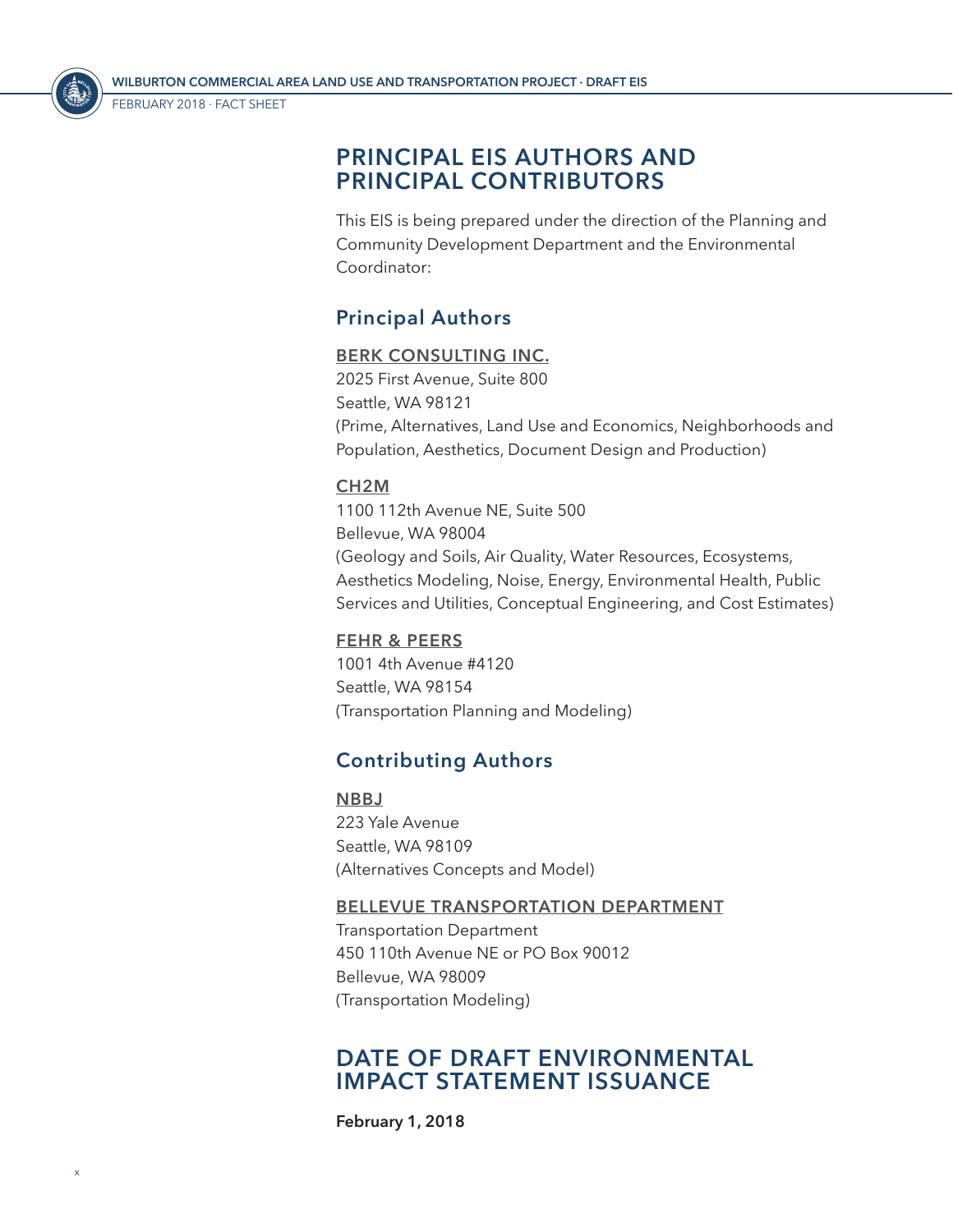Fact Sheet ⋅ FEBRUARY 2018

# <span id="page-10-0"></span>**DATE COMMENTS ARE DUE**

#### **March 19, 2018**

You may provide comments on the Draft EIS over a 45-day comment period, from February 1 to March 19, 2018. Written comments must be submitted by March 19, 2018. Written comments may be submitted:

**By email to:** [bcalvert@bellevuewa.gov](mailto:bcalvert%40bellevuewa.gov?subject=)

**By letter to:** City of Bellevue Department of Planning & Community Development Attn: Bradley Calvert 450 110th Avenue NE Bellevue, WA 98004

A public hearing to present oral or written comments is planned before the City of Bellevue Environmental Coordinator on **February 28, 2018 starting at 4:30 pm**, at Bellevue City Hall, 450 110th Avenue NE, Bellevue, WA 98004.

# **PRIOR ENVIRONMENTAL REVIEW**

Prior SEPA documents considered and incorporated by reference are listed below:

A Final EIS and Record of Decision in 2011 addressed East Link light rail, including stations serving Mercer Island, south Bellevue, downtown Bellevue, BelRed, and Redmond's Overlake area. Bellevue stations included the Wilburton station. Relevant information from the 2011 Final EIS was considered in the preparation of this EIS.

A draft and final EIS (2007) were prepared for the BelRed Corridor Project. A portion of the BelRed Corridor Study Area overlaps the Wilburton Study Area around Lake Bellevue. Relevant information from the 2007 Final EIS was considered in the preparation of this EIS.

Two Draft EIS documents were prepared for Phase 1 (January 28, 2016) and Phase 2 (May 8, 2017) of the Energize Eastside project on behalf of the Cities of Bellevue, Newcastle, Redmond, and Renton. The Draft EIS documents were considered in the preparation of this EIS.

The development of the Overlake Hospital area was anticipated in the "Final Environmental Impact Statement for the Overlake Hospital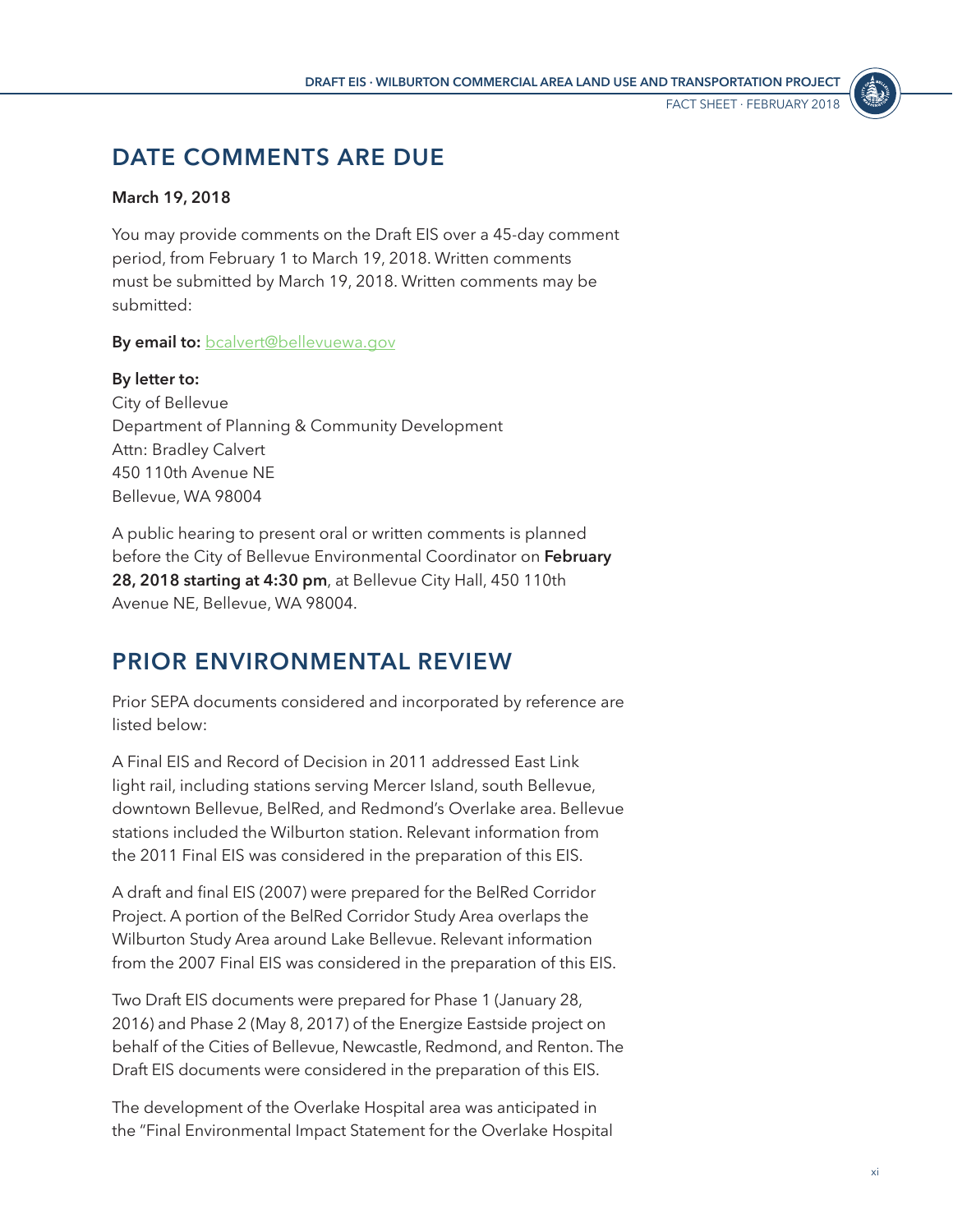<span id="page-11-0"></span>

Medical Center Master Development Plan" published in 1999. The EIS alternatives reinforce the recently developed Medical District evaluated in that EIS

# **TYPE AND TIMING OF SUBSEQUENT ENVIRONMENTAL REVIEW**

None planned with regarding to policy, land use, and development regulation proposals.

Future non-exempt development and infrastructure projects will be subject to their own project-level SEPA reviews.

# **LOCATION OF BACKGROUND DATA**

**Department of Planning & Community Development** 450 110th Avenue NE Bellevue, WA 98004

See Contact Person

# **DRAFT EIS PURCHASE PRICE**

The document is posted on the City's Website:

• **Website:** [https://planning.bellevuewa.gov/planning/planning](https://planning.bellevuewa.gov/planning/planning-initiatives/wilburton-grand-connection/citizen_advisory_committee/)[initiatives/wilburton-grand-connection/citizen\\_advisory\\_](https://planning.bellevuewa.gov/planning/planning-initiatives/wilburton-grand-connection/citizen_advisory_committee/) [committee/](https://planning.bellevuewa.gov/planning/planning-initiatives/wilburton-grand-connection/citizen_advisory_committee/)

The purchase price of a copy of the Draft EIS is based on reproduction costs of printed documents or compact discs (CDs); copies may be purchased from the City of Bellevue by contacting the Service First Desk (see address below).

Hard copies of the Draft EIS are available for review at:

- **Department of Planning & Community Development** 450 110th Avenue NE Bellevue, WA 98004
- **Bellevue Library** 1111 110th Avenue NE Bellevue WA 98004.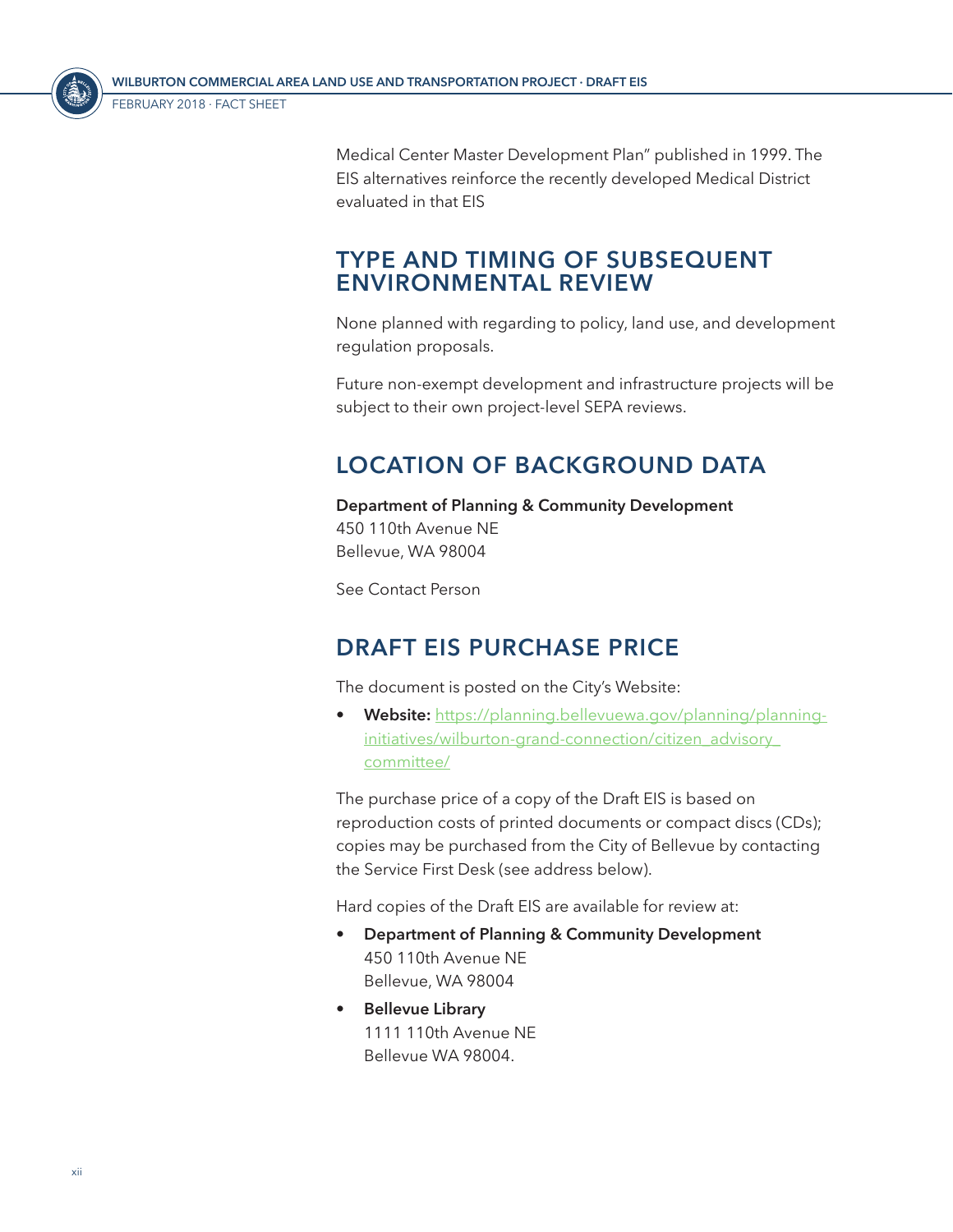

# <span id="page-12-0"></span>**DISTRIBUTION LIST**

#### **Federal**

U.S. Army Corp. of Engineers U.S. Dept. of Housing and Urban Development (HUD) U.S. Dept. of Transportation—Federal Highway Administration (FHWA)

- U.S. Environmental Protection Agency (EPA)—Region 10
- U.S. Postal Service

#### **Tribes**

Duwamish Tribe Muckleshoot Indian Tribe Snoqualmie Tribe Suquamish Tribe Tulalip Tribes

#### **State**

WA State Attorney General's Office WA State Dept. of Agriculture WA State Dept. of Archeology and Historic Preservation WA State Dept. of Commerce WA State Dept. of Community Development WA State Dept. of Corrections WA State Dept. of Ecology WA State Dept. of Fish and Wildlife WA State Dept. of Health WA State Dept. of Natural Resources WA State Dept. of Social and Health Services WA State Dept. of Transportation (WSDOT) WA State Dept. of Transportation (WSDOT)—NW Region WA State Parks and Recreation Commission WA State Recreation Conservation Office

#### **Regional**

Puget Sound Clean Air Agency Puget Sound Partnership Puget Sound Regional Council (PSRC) Sound Transit

#### **Other Municipalities**

Beaux Arts Village City of Clyde Hill City of Medina City of Mercer Island City of Redmond King County Boundary Review Board King County Dept. of Permitting and Environmental Review King County Dept. of Transportation King County Historic Preservation Program King County Metro Transit Environmental Planning King County Natural Resources and Parks King County Parks Dept. King County Wastewater Treatment Division King County Water and Land Resources Division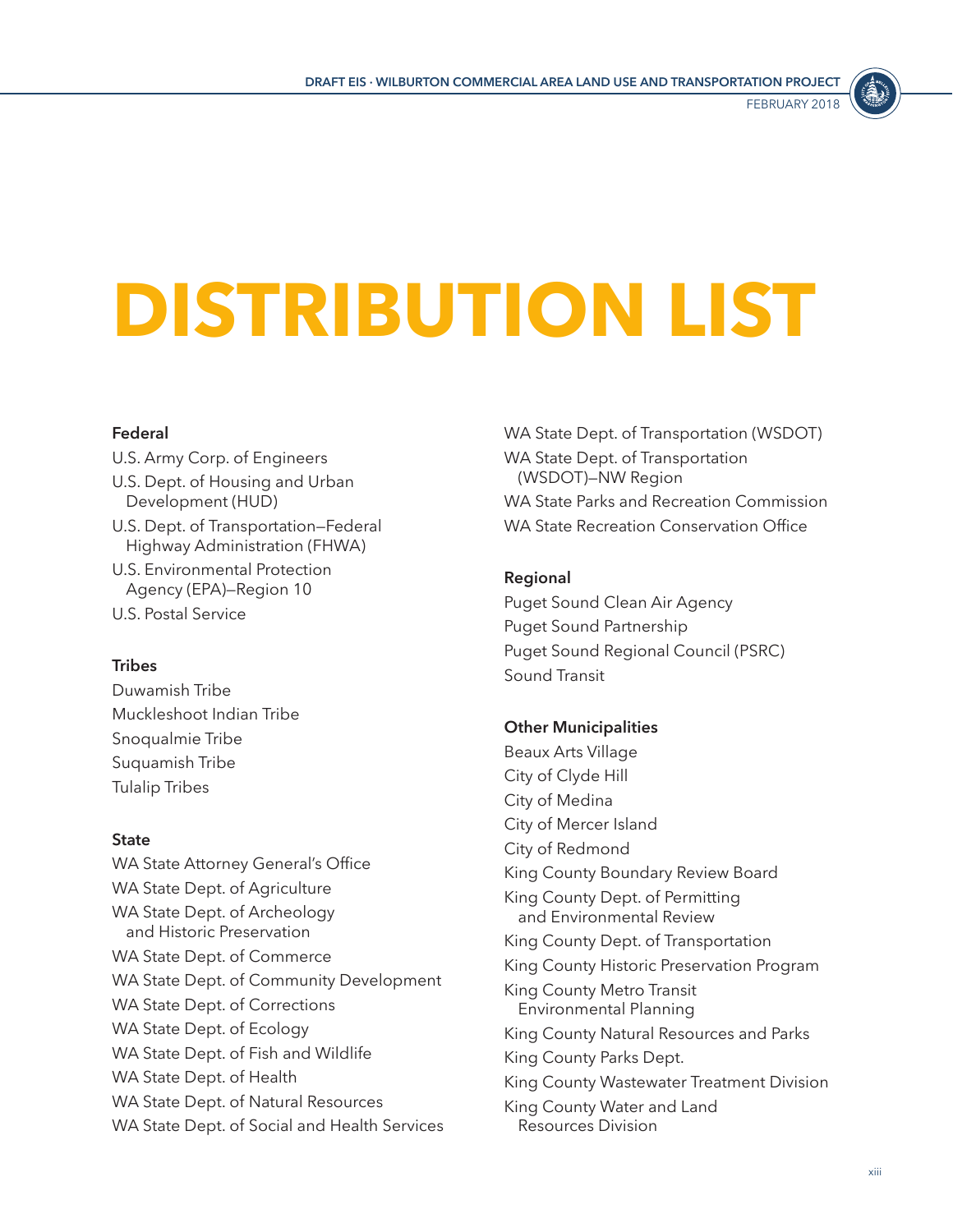<span id="page-13-0"></span>Office of the King County Executive Seattle and King County—SEPA Coordinator Town of Hunts Point Town of Yarrow Point

#### **Service Providers, Utilities, Franchise Services**

Bellevue School District No. 405 BP Pipelines and Logistics (North America) Inc. Cascade Water Alliance Comcast Eastgate Public Health Center Issaquah School District King Eastside Community Services Office (CSO) Lake Washington School District Lake Washington School District No. 414 Public Health—Seattle and King County Puget Sound Energy (PSE) Seattle City Light (SCL) Seattle Public Utilities (SPU)

#### **Community Agencies and Organizations**

Bellevue Chamber of Commerce Bellevue Downtown Association East Bellevue Community Council Eastlake Washington Audubon Society Eastside Audubon Society Greater Seattle Chamber of Commerce Meydenbauer Bay Neighbors Association West Bellevue Community Club

#### **Libraries**

Bellevue Public Library Lake Hills Library Newport Way Library Seattle Public Library UW College of Architecture and Urban Planning Library

#### **Media**

Bellevue Reporter Daily Journal of Commerce Renton Reporter Seattle Post-Intelligencer Seattle Times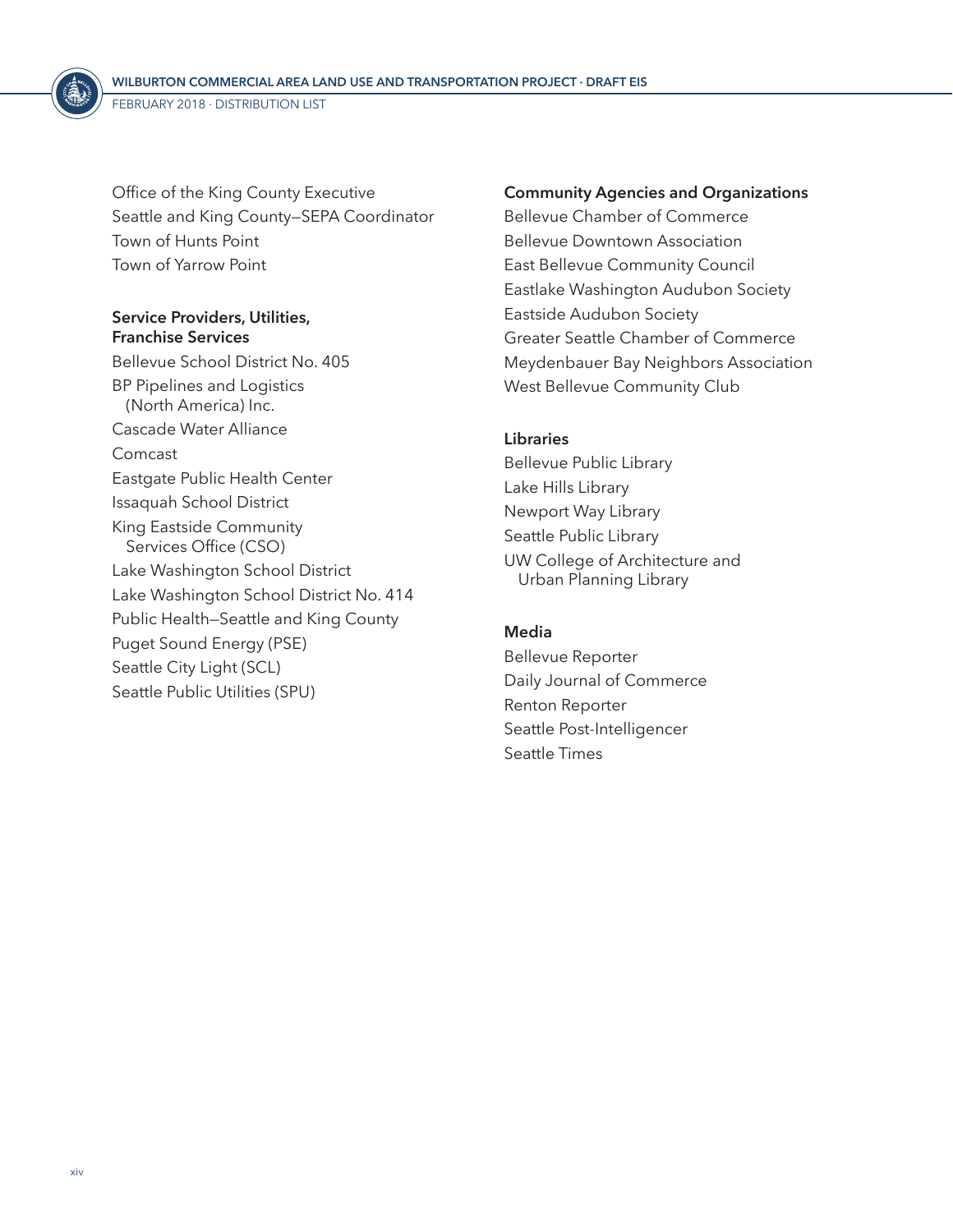

# <span id="page-14-0"></span>**CONTENTS**

|              | <b>Fact Sheet</b>        |                                                                                  | vii    |
|--------------|--------------------------|----------------------------------------------------------------------------------|--------|
|              | <b>Distribution List</b> |                                                                                  | xiii   |
| 1            | <b>Summary</b>           |                                                                                  | 1.1    |
|              | 1.1                      | Purpose of Proposed Action                                                       | 1.1    |
|              | 1.2                      | Environmental Review and Public Involvement Process                              | 1.6    |
|              | 1.3                      | Proposed Objectives and Alternatives                                             | 1.8    |
|              | 1.4                      | Major Issues, Significant Areas of Controversy and Uncertainty, and Issues to be |        |
|              |                          | Resolved                                                                         | 1.17   |
|              | 1.5                      | Summary of Alternative Impacts and Mitigation Measures                           | 1.18   |
|              | 1.6                      | Transportation and Environmental Performance Measures                            | 1.65   |
|              | 1.7                      | <b>Grand Connection Environmental Implications</b>                               | 1.69   |
| $\mathbf{2}$ |                          | <b>Alternatives</b>                                                              | 2.1    |
|              | 2.1                      | Purpose and Introduction                                                         | 2.1    |
|              | 2.2                      | Description of the Study Area                                                    | 2.8    |
|              | 2.3                      | Objectives and Alternatives                                                      | 2.11   |
|              | 2.4                      | Purpose of this EIS                                                              | 2.38   |
|              | 2.5                      | <b>SEPA Process</b>                                                              | 2.38   |
|              | 2.6                      | Benefits and Disadvantages of Delaying the Proposed Action                       | 2.41   |
| 3            |                          | Affected Environment, Impacts, and Mitigation Measures                           | 3.1    |
| 3.1          |                          | <b>Geology and Soils</b>                                                         | 3.1.1  |
|              | 3.1.1                    | Introduction                                                                     | 3.1.1  |
|              | 3.1.2                    | Affected Environment                                                             | 3.1.2  |
|              | 3.1.3                    | Impacts                                                                          | 3.1.13 |
|              | 3.1.4                    | <b>Mitigation Measures</b>                                                       | 3.1.17 |
|              | 3.1.5                    | Significant Unavoidable Adverse Impacts                                          | 3.1.18 |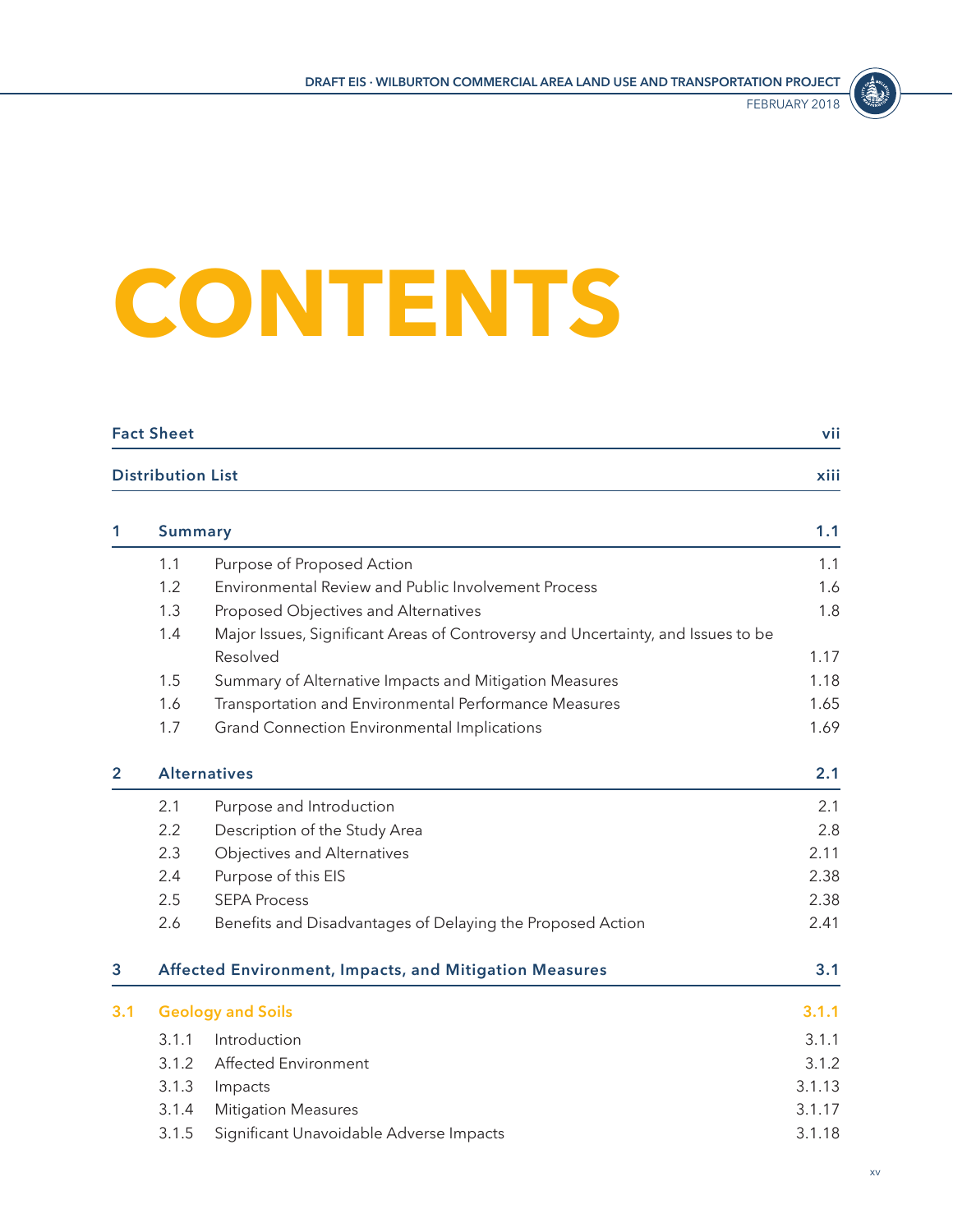<span id="page-15-0"></span>

FEBRUARY 2018

| 3.2 | <b>Air Quality and Greenhouse Gases</b>          | 3.2.1  |
|-----|--------------------------------------------------|--------|
|     | 3.2.1<br>Air Quality                             | 3.2.2  |
|     | 3.2.2<br>Greenhouse Gases and Climate Change     | 3.2.13 |
| 3.3 | <b>Water Resources</b>                           | 3.3.1  |
|     | 3.3.1<br>Introduction                            | 3.3.1  |
|     | Affected Environment<br>3.3.2                    | 3.3.2  |
|     | 3.3.3<br>Impacts                                 | 3.3.11 |
|     | 3.3.4<br><b>Mitigation Measures</b>              | 3.3.30 |
|     | 3.3.5<br>Significant Unavoidable Adverse Impacts | 3.3.31 |
| 3.4 | <b>Ecosystems</b>                                | 3.4.1  |
|     | 3.4.1<br>Introduction                            | 3.4.1  |
|     | Affected Environment<br>3.4.2                    | 3.4.2  |
|     | 3.4.3<br>Impacts                                 | 3.4.10 |
|     | 3.4.4<br><b>Mitigation Measures</b>              | 3.4.16 |
|     | 3.4.5<br>Significant Unavoidable Adverse Impacts | 3.4.18 |
| 3.5 | <b>Land Use</b>                                  | 3.5.1  |
|     | 3.5.1<br>Introduction                            | 3.5.1  |
|     | Affected Environment<br>3.5.2                    | 3.5.3  |
|     | 3.5.3<br>Impacts                                 | 3.5.18 |
|     | 3.5.4<br><b>Mitigation Measures</b>              | 3.5.35 |
|     | 3.5.5<br>Significant Unavoidable Adverse Impacts | 3.5.38 |
| 3.6 | <b>Economic Activity</b>                         | 3.6.1  |
|     | 3.6.1<br>Introduction                            | 3.6.1  |
|     | 3.6.2<br>Affected Environment                    | 3.6.2  |
|     | 3.6.3<br>Impacts                                 | 3.6.7  |
|     | 3.6.4<br><b>Mitigation Measures</b>              | 3.6.30 |
|     | 3.6.5<br>Significant Unavoidable Adverse Impacts | 3.6.32 |
| 3.7 | <b>Neighborhoods and Populations</b>             | 3.7.1  |
|     | Introduction<br>3.7.1                            | 3.7.1  |
|     | Affected Environment<br>3.7.2                    | 3.7.2  |
|     | 3.7.3<br>Impacts                                 | 3.7.11 |
|     | 3.7.4<br><b>Mitigation Measures</b>              | 3.7.28 |
|     | 3.7.5<br>Significant Unavoidable Adverse Impacts | 3.7.29 |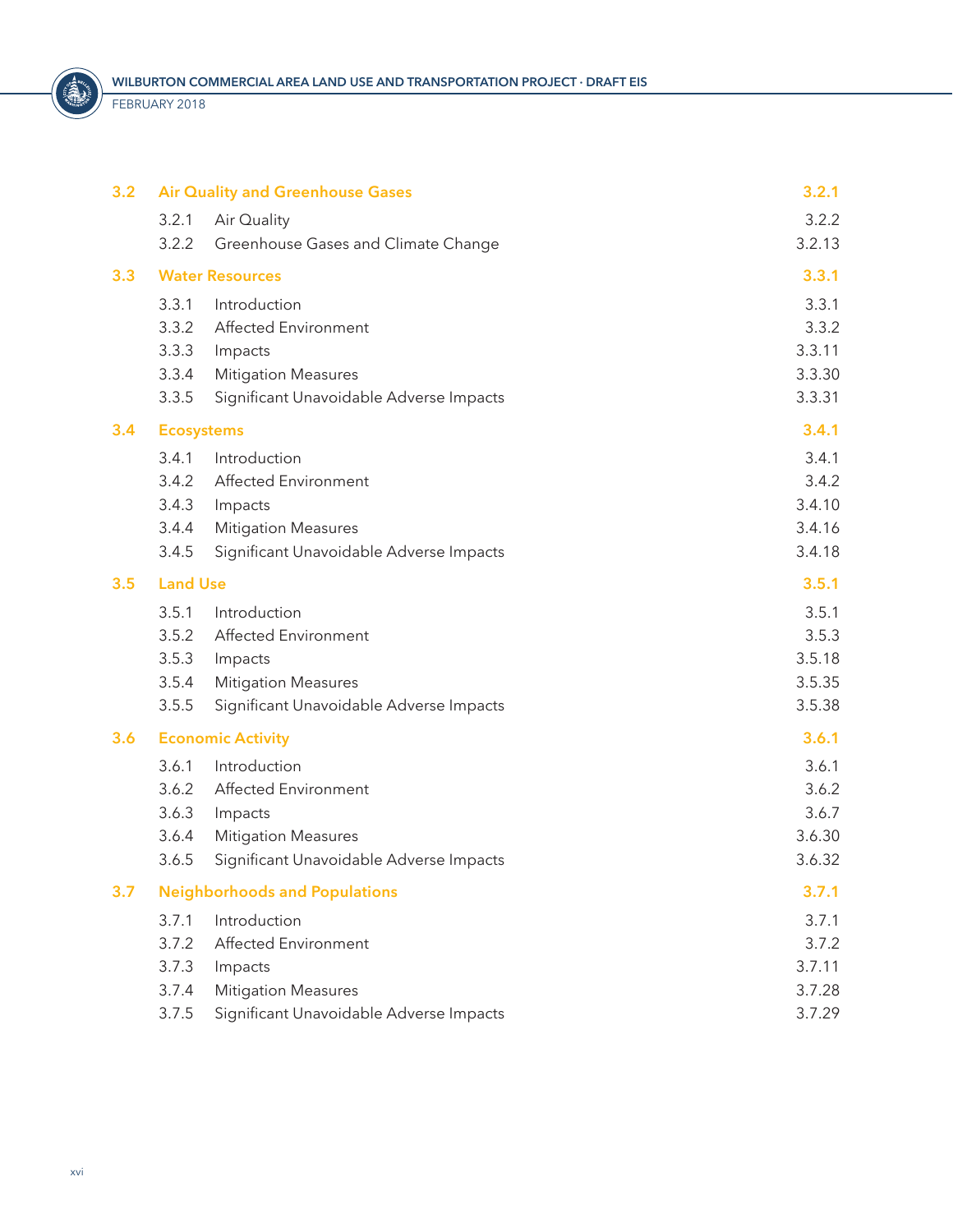S.

<span id="page-16-0"></span>

| 3.8  | <b>Aesthetics</b>                                | 3.8.1   |
|------|--------------------------------------------------|---------|
|      | 3.8.1<br>Introduction                            | 3.8.1   |
|      | 3.8.2<br>Affected Environment                    | 3.8.2   |
|      | 3.8.3<br>Impacts                                 | 3.8.8   |
|      | 3.8.4<br><b>Mitigation Measures</b>              | 3.8.61  |
|      | 3.8.5<br>Significant Unavoidable Adverse Impacts | 3.8.65  |
| 3.9  | <b>Transportation</b>                            | 3.9.1   |
|      | 3.9.1<br>Introduction                            | 3.9.1   |
|      | 3.9.2<br>Affected Environment                    | 3.9.2   |
|      | 3.9.3<br>Impacts                                 | 3.9.37  |
|      | 3.9.4<br><b>Mitigation Measures</b>              | 3.9.69  |
|      | 3.9.5<br>Significant Unavoidable Adverse Impacts | 3.9.75  |
| 3.10 | <b>Noise</b>                                     | 3.10.1  |
|      | Introduction<br>3.10.1                           | 3.10.1  |
|      | 3.10.2 Affected Environment                      | 3.10.2  |
|      | 3.10.3 Impacts                                   | 3.10.9  |
|      | 3.10.4 Mitigation Measures                       | 3.10.12 |
|      | 3.10.5 Significant Unavoidable Adverse Impacts   | 3.10.14 |
| 3.11 | <b>Energy</b>                                    | 3.11.1  |
|      |                                                  | 3.11.1  |
|      | 3.11.1 Introduction                              |         |
|      | 3.11.2 Affected Environment                      | 3.11.2  |
|      | 3.11.3 Impacts                                   | 3.11.4  |
|      | 3.11.4 Mitigation Measures                       | 3.11.10 |
|      | 3.11.5 Significant Unavoidable Adverse Impacts   | 3.11.11 |
| 3.12 | <b>Environmental Health</b>                      | 3.12.1  |
|      | 3.12.1 Introduction                              | 3.12.1  |
|      | 3.12.2 Affected Environment                      | 3.12.2  |
|      | 3.12.3 Impacts                                   | 3.12.6  |
|      | 3.12.4 Mitigation Measures                       | 3.12.9  |
|      | 3.12.5 Significant Unavoidable Adverse Impacts   | 3.12.11 |
| 3.13 | <b>Public Services and Utilities</b>             | 3.13.1  |
|      | 3.13.1 Introduction                              | 3.13.1  |
|      | 3.13.2 Affected Environment                      | 3.13.2  |
|      | 3.13.3 Impacts                                   | 3.13.17 |
|      | 3.13.4 Mitigation Measures                       | 3.13.28 |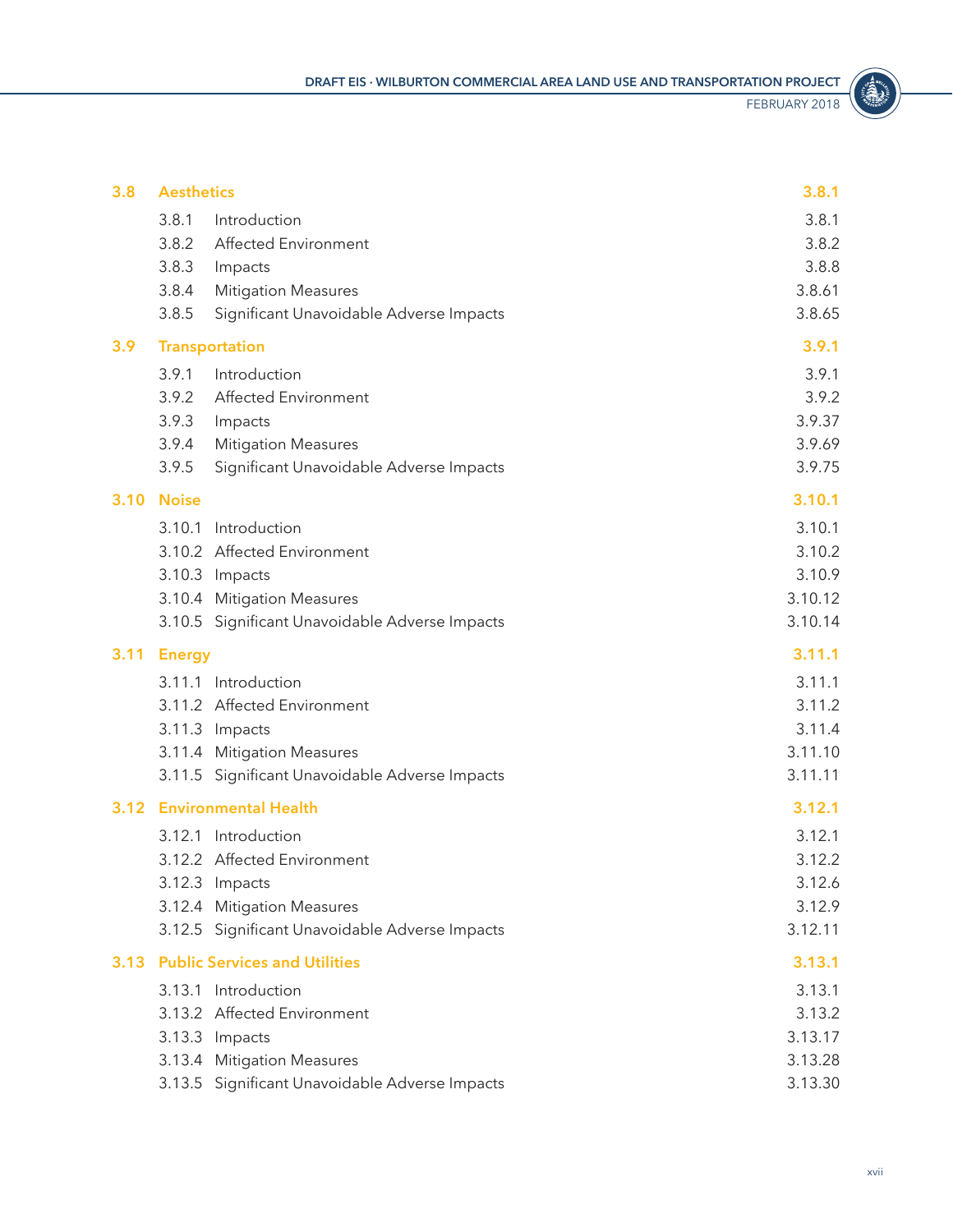<span id="page-17-0"></span>

| 4 | References        |  |
|---|-------------------|--|
|   |                   |  |
|   | <b>Appendices</b> |  |

| Appendix A Scoping Notice and Comments                      | A.1        |
|-------------------------------------------------------------|------------|
| Appendix B EPA Carbon Monoxide Conformity Letter            | <b>B.1</b> |
| Appendix C Table of Potential Policy Changes by Alternative | C.1        |
| Appendix D Transportation                                   | D.1        |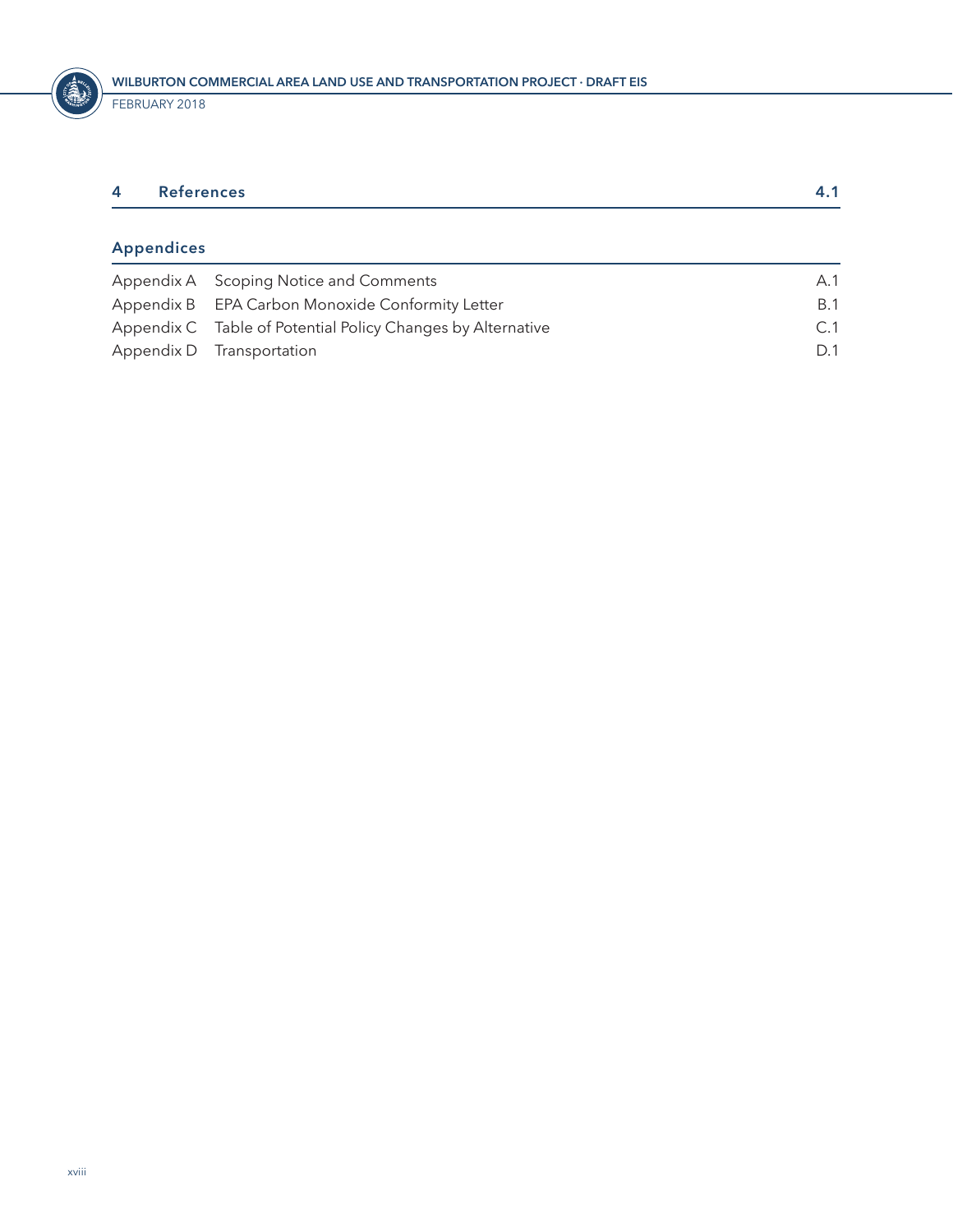

# <span id="page-18-0"></span>**EXHIBITS**

| 1            | <b>Summary</b> |                                                                          | 1.1  |
|--------------|----------------|--------------------------------------------------------------------------|------|
| Exhibit 1-1  |                | Wilburton Commercial Area Boundary and Neighborhood Planning Areas       | 1.3  |
| Exhibit 1-2  |                | Wilburton Commercial Area Study Area                                     | 1.4  |
| Exhibit 1-3  |                | Building Form, Height, and Volume                                        | 1.11 |
| Exhibit 1-4  |                | Future Growth-Potential Total Building Space, in Square Feet             | 1.12 |
| Exhibit 1-5  |                | Potential 2035 Growth Focus Areas                                        | 1.13 |
| Exhibit 1-6  |                | <b>Transportation Network Assumptions</b>                                | 1.14 |
| Exhibit 1-7  |                | Potential Future Street Grid                                             | 1.15 |
| Exhibit 1-8  |                | <b>VMT Comparison for Alternatives</b>                                   | 1.21 |
| Exhibit 1-9  |                | GHG Emissions in MTCO <sub>2</sub> e                                     | 1.22 |
| Exhibit 1-10 |                | Projected Growth During and Beyond 2035                                  | 1.28 |
| Exhibit 1-11 |                | Projected Growth and Land Use Mix, 2035                                  | 1.28 |
| Exhibit 1-12 |                | Housing Units by Alternative                                             | 1.34 |
| Exhibit 1-13 |                | New Affordable Units Incentivized by 2035, by Alternative                | 1.35 |
| Exhibit 1-14 |                | Overall View (Looking Northwest)-No Action Alternative                   | 1.37 |
| Exhibit 1-15 |                | Overall View (Looking Northwest)-Alternative 1                           | 1.37 |
| Exhibit 1-16 |                | Overall View (Looking Northwest)-Alternative 2                           | 1.37 |
| Exhibit 1-17 |                | Summary of Aesthetic and Urban Design Impacts                            | 1.38 |
| Exhibit 1-18 |                | Summary of Transportation Impacts                                        | 1.42 |
| Exhibit 1-19 |                | PM Peak Hour Intersection Delay-2035 Alternatives 1 and 2 Compared to No |      |
|              |                | <b>Action Alternative</b>                                                | 1.43 |
| Exhibit 1-20 |                | Primary Vehicle Corridor Speed-2035 Alternative 1                        | 1.46 |
| Exhibit 1-21 |                | Primary Vehicle Corridor Speed-2035 Alternative 2                        | 1.47 |
| Exhibit 1-22 |                | Bicycle Level of Service-2035 No Action Alternative                      | 1.48 |
| Exhibit 1-23 |                | Bicycle Level of Service-2035 Alternatives 1 and 2                       | 1.49 |
| Exhibit 1-24 |                | Non-Motorized Connectivity-2035 Alternatives 1 and 2                     | 1.50 |
| Exhibit 1-25 |                | Potential Mitigation Measures for MMA System Intersections               | 1.53 |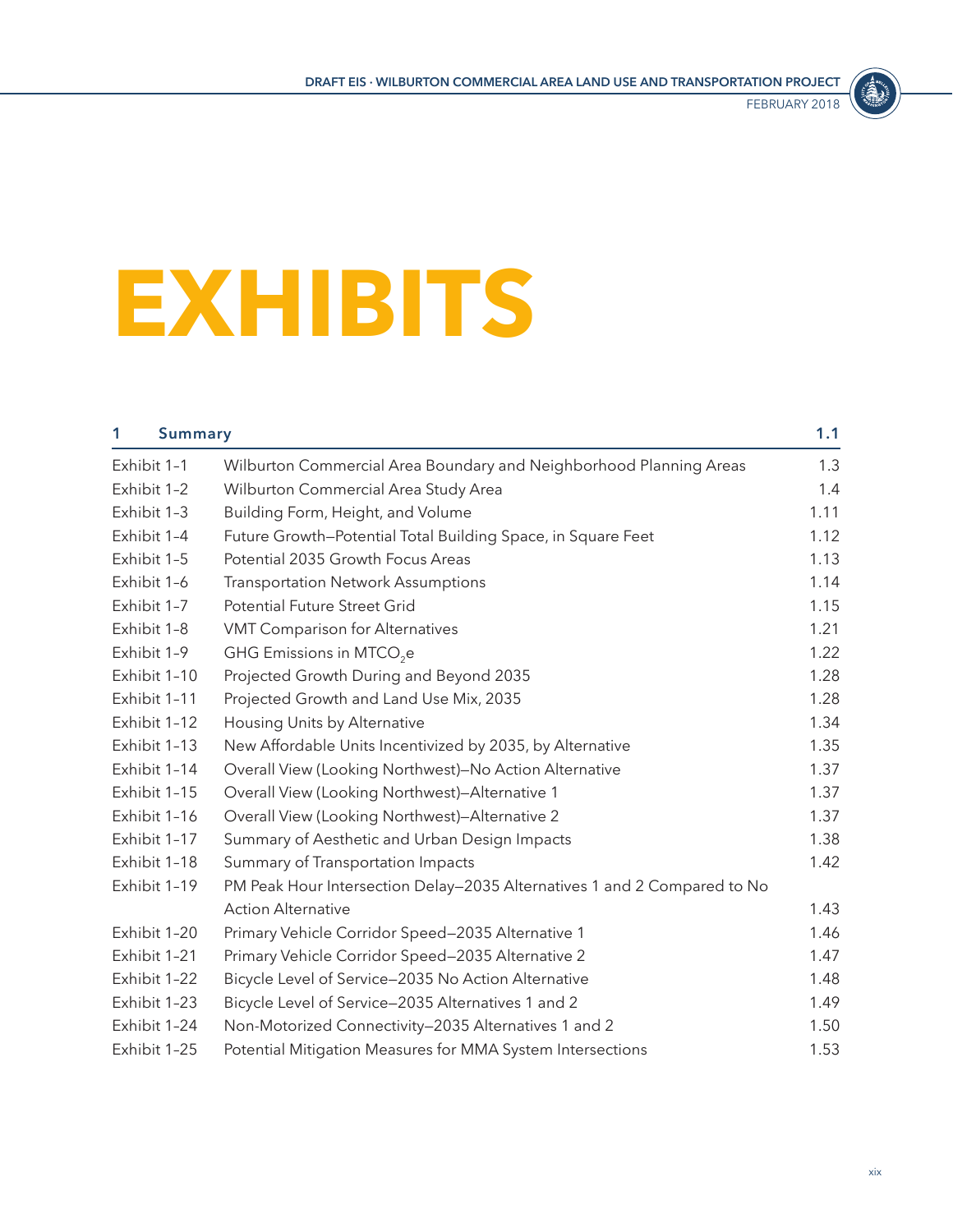<span id="page-19-0"></span>

| Exhibit 1-26 | Potential Mitigation Measures for Non-MMA System Intersections   | 1.53 |
|--------------|------------------------------------------------------------------|------|
| Exhibit 1-27 | Existing, No Action, and Future Potential Noise Levels           | 1.55 |
| Exhibit 1-28 | Wilburton Commercial Area Performance Criteria Evaluation Matrix | 1.66 |
| Exhibit 1-29 | <b>Grand Connection Options</b>                                  | 1.70 |
| Exhibit 1-30 | <b>Estimated Costs for Grand Connection Options</b>              | 1.75 |
| Exhibit 1-31 | <b>Grand Connection Performance Criteria Matrix</b>              | 1.80 |
|              |                                                                  |      |

| $\mathbf{2}$             | <b>Alternatives</b>                                                        |      |
|--------------------------|----------------------------------------------------------------------------|------|
| Exhibit 2-1<br>Transects |                                                                            | 2.3  |
| Exhibit 2-2              | No Action Alternative Plan View                                            | 2.4  |
| Exhibit 2-3              | Alternative 1 Plan View                                                    | 2.6  |
| Exhibit 2-4              | Alternative 2 Plan View                                                    | 2.7  |
| Exhibit 2-5              | Wilburton Commercial Area Boundaries and Neighborhood Planning Areas       | 2.9  |
| Exhibit 2-6              | Wilburton Commercial Area Study Area                                       | 2.10 |
| Exhibit 2-7              | Growth and Land Use Mix by Alternative, 2035 and Full Buildout             | 2.13 |
| Exhibit 2-8              | Example of Consolidated Results of CAC Exercise on Density Distribution    | 2.15 |
| Exhibit 2-9              | Approximate Existing Building Form: About 3.6 Million Square Feet          | 2.15 |
| Exhibit 2-10             | No Action Alternative Building Form, 2035: About 4.2 Million Square Feet   | 2.16 |
| Exhibit 2-11             | No Action Alternative Zoning Acres                                         | 2.17 |
| Exhibit 2-12             | No Action Alternative Zoning Map                                           | 2.18 |
| Exhibit 2-13             | Alternative 1 Building Form: ~16.3 Million SF Ultimate Space (Shown), 13.1 |      |
|                          | Million SF in 2035                                                         | 2.19 |
| Exhibit 2-14             | Alternative 1 Transects by Acreage                                         | 2.20 |
| Exhibit 2-15             | Alternative 1 Land Use Distribution, 2035                                  | 2.21 |
| Exhibit 2-16             | Alternative 2 Building Form: About 22.8 Million SF Ultimate Space (Shown), |      |
|                          | 16.3 Million SF in 2035                                                    | 2.23 |
| Exhibit 2-17             | Alternative 2 Transects by Acreage                                         | 2.23 |
| Exhibit 2-18             | Alternative 2 Land Use Distribution, 2035                                  | 2.24 |
| Exhibit 2-19             | <b>Transportation Network Assumptions</b>                                  | 2.27 |
| Exhibit 2-20             | Existing 116th Avenue NE Cross-section                                     | 2.29 |
| Exhibit 2-21             | Potential Revised 116th Avenue NE Cross-section-Alternatives 1 and 2       | 2.29 |
| Exhibit 2-22             | Potential New Street Grid-Citizen Advisory Committee Discussion Map        | 2.31 |
| Exhibit 2-23             | Grand Connection I-405 Option A: Sculptural Bridge                         | 2.32 |
| Exhibit 2-24             | Grand Connection I-405 Option B: Linear Bridge                             | 2.33 |
| Exhibit 2-25             | Grand Connection Option C: Lid Park                                        | 2.33 |
| Exhibit 2-26             | <b>Public Space Options</b>                                                | 2.34 |
| Exhibit 2-27             | Summary of Features for Each Alternative                                   | 2.37 |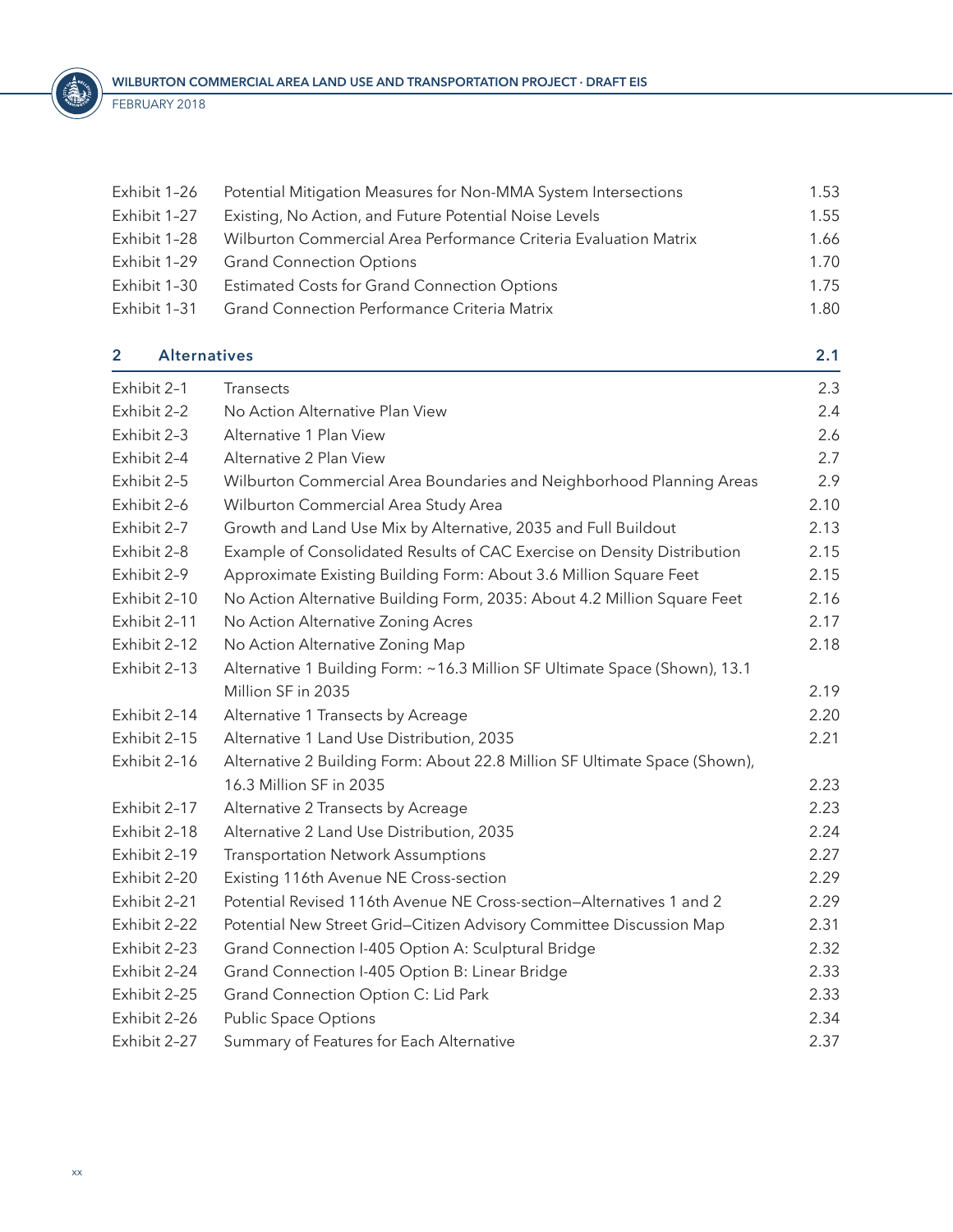FEBRUARY 2018

STATE OF

<span id="page-20-0"></span>

| 3              | Affected Environment, Impacts, and Mitigation Measures                                    | 3.1    |
|----------------|-------------------------------------------------------------------------------------------|--------|
| 3.1            | <b>Geology and Soils</b>                                                                  | 3.1.1  |
| Exhibit 3.1-1  | Ground Surface Elevation Map                                                              | 3.1.3  |
| Exhibit 3.1-2  | Soils Map                                                                                 | 3.1.5  |
| Exhibit 3.1-3  | Seismic Source Zones Affecting the Study Area                                             | 3.1.7  |
| Exhibit 3.1-4  | Seismic Site Class Map                                                                    | 3.1.8  |
| Exhibit 3.1-5  | Seismic Source Zones Affecting the Study Area                                             | 3.1.10 |
| Exhibit 3.1-6  | Liquefaction Susceptibility Map                                                           | 3.1.11 |
| Exhibit 3.1-7  | Steep Slopes Map                                                                          | 3.1.12 |
| 3.2            | <b>Air Quality and Greenhouse Gases</b>                                                   | 3.2.1  |
| Exhibit 3.2-1  | National, State, and Local Ambient Air Quality Standards                                  | 3.2.3  |
| Exhibit 3.2-2  | Air Quality Impacted Communities in West King County                                      | 3.2.5  |
| Exhibit 3.2-3  | NO <sub>2</sub> Emissions Impacted Communities                                            | 3.2.6  |
| Exhibit 3.2-4  | Ambient Criteria Pollutant Concentration Levels Measured from 2013 to 2015                | 3.2.7  |
| Exhibit 3.2-5  | Change in Vehicle Emissions Compared to Demographics and Transportation,                  |        |
|                | 1970-2013                                                                                 | 3.2.8  |
| Exhibit 3.2-6  | VMT Comparison for Alternatives                                                           | 3.2.10 |
| Exhibit 3.2-7  | Baseline and Potential 2035 GHG Emissions from Electricity Use in the Study               |        |
|                | Area                                                                                      | 3.2.16 |
| Exhibit 3.2-8  | Baseline and Potential 2035 Citywide GHG Emissions from Transportation                    | 3.2.16 |
| Exhibit 3.2-9  | Evaluation Framework: Comparison of Alternatives-Greenhouse Gases and                     |        |
|                | Climate Change                                                                            | 3.2.17 |
| Exhibit 3.2-10 | Net Increase in GHG Emissions in MTCO <sub>2</sub> e, Per Capita from Electricity Sources | 3.2.18 |
| Exhibit 3.2-11 | Potential GHG Impacts Under the No Action Alternative                                     | 3.2.19 |
| Exhibit 3.2-12 | Potential GHG Impacts Under Alternative 1                                                 | 3.2.20 |
|                | Exhibit 3.2-13 Potential GHG Impacts Under Alternative 2                                  | 3.2.21 |
|                | Exhibit 3.2-14 Potential Mitigation Measures and GHG Reductions                           | 3.2.25 |
| 3.3            | <b>Water Resources</b>                                                                    | 3.3.1  |
| Exhibit 3.3-1  | Creek Basin Map                                                                           | 3.3.5  |
| Exhibit 3.3-2  | Existing Land Cover Summary, in Acres                                                     | 3.3.7  |
| Exhibit 3.3-3  | Water Body Impairments, 2016                                                              | 3.3.9  |
| Exhibit 3.3-4  | Infiltration Feasibility                                                                  | 3.3.10 |
| Exhibit 3.3-5  | Evaluation Framework: Comparison of Alternatives-Water Resources                          | 3.3.14 |
| Exhibit 3.3-6  | Grand Connection Option A: Sculptural Bridge with Park and Stormwater                     |        |
|                | Features                                                                                  | 3.3.16 |
| Exhibit 3.3-7  | Grand Connection Option B: Linear Bridge with Park and Stormwater Features                | 3.3.16 |
| Exhibit 3.3-8  | Grand Connection Option C: Lid Park with Park and Stormwater Features                     | 3.3.16 |
| Exhibit 3.3-9  | Summary of Greenspace Created in Study Area                                               | 3.3.18 |
| Exhibit 3.3-10 | Land Cover Summary Under Each Alternative, in Acres                                       | 3.3.21 |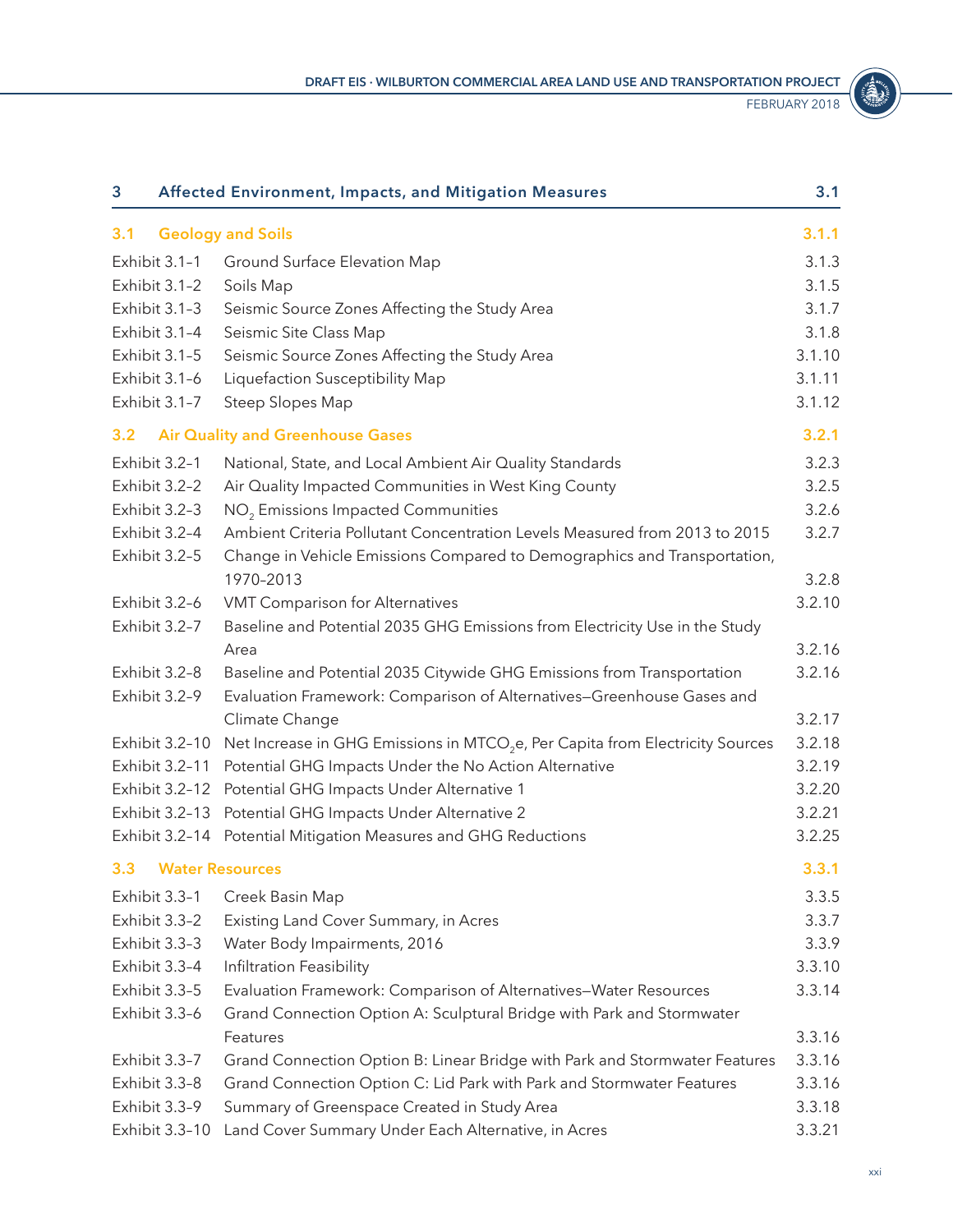<span id="page-21-0"></span>

|                          | Exhibit 3.3-11 Change in Land Cover Summary Under Each Alternative, in Acres | 3.3.21 |
|--------------------------|------------------------------------------------------------------------------|--------|
|                          | Exhibit 3.3-12 Existing Zoning Code-Allowable Surface Coverage Summary       |        |
|                          | Exhibit 3.3-13 Alternative 1 Zoning-Allowable Surface Coverage Assumptions   | 3.3.24 |
|                          | Exhibit 3.3-14 Alternative 2 Zoning-Allowable Surface Coverage Assumptions   | 3.3.27 |
| 3.4<br><b>Ecosystems</b> |                                                                              | 3.4.1  |
| Exhibit 3.4-1            | City of Bellevue Species of Local Importance                                 | 3.4.3  |
| Exhibit 3.4-2            | Ecosystem Resources-Lake Bellevue, Sturtevant Creek, and Main Street Wetland | 3.4.4  |
| Exhibit 3.4-3            | <b>Wetland Critical Area Buffers</b>                                         | 3.4.9  |
| Exhibit 3.4-4            | Evaluation Framework: Comparison of Alternatives-Ecosystems                  | 3.4.13 |
| <b>Land Use</b><br>3.5   |                                                                              | 3.5.1  |
| Exhibit 3.5-1            | Bellevue Comprehensive Plan Figure LU-3, Projected Housing Growth            | 3.5.4  |
| Exhibit 3.5-2            | Comprehensive Plan Land Use Designations                                     | 3.5.5  |
| Exhibit 3.5-3            | Subarea Plan Boundaries                                                      | 3.5.8  |
| Exhibit 3.5-4            | Current Zoning Within Study Area                                             | 3.5.10 |
| Exhibit 3.5-5            | Current Zoning Within Study Area, in Acres                                   | 3.5.11 |
| Exhibit 3.5-6            | Maximum Development Standards for Current Zoning                             | 3.5.12 |
| Exhibit 3.5-7            | Existing Development Land Use Type                                           | 3.5.13 |
| Exhibit 3.5-8            | <b>Current Land Use</b>                                                      | 3.5.14 |
| Exhibit 3.5-9            | Redevelopment Potential of Properties within the Study Area                  | 3.5.15 |
| Exhibit 3.5-10           | Bellevue Land Capacity Study-Redevelopable Properties                        | 3.5.16 |
| Exhibit 3.5-11           | Projected Growth During and Beyond 2035                                      | 3.5.18 |
| Exhibit 3.5-12           | Blocks with Potential Growth Through 2035                                    | 3.5.19 |
| Exhibit 3.5-13           | Projected Growth and Land Use Mix, 2035                                      | 3.5.20 |
|                          | Exhibit 3.5-14 Evaluation Framework: Comparison of Alternatives-Land Use     | 3.5.27 |
| 3.6                      | <b>Economic Activity</b>                                                     | 3.6.1  |
| Exhibit 3.6-1            | Study Area Estimated Employment, 2015                                        | 3.6.3  |
| Exhibit 3.6-2            | City of Bellevue Tax Revenue for Study Area Businesses by Two-Digit NAICS    |        |
|                          | Code, 2015                                                                   | 3.6.6  |
| Exhibit 3.6-3            | Estimated Potential Employment in the Study Area, 2035                       | 3.6.9  |
| Exhibit 3.6-4            | <b>Estimated Sales Tax Revenues from Construction</b>                        | 3.6.13 |
| Exhibit 3.6-5            | Taxable Retail Sales by Sector in the Study Area, 2015                       | 3.6.15 |
| Exhibit 3.6-6            | Evaluation Framework: Comparison of Alternatives-Economic Activity           | 3.6.22 |
| Exhibit 3.6-7            | Estimated Costs for Grand Connection Options                                 | 3.6.26 |
| 3.7                      | <b>Neighborhoods and Populations</b>                                         | 3.7.1  |
| Exhibit 3.7-1            | Current Housing in Study Area                                                | 3.7.4  |
| Exhibit 3.7-2            | Race/Ethnicity in Study Area, Subarea Region, Downtown Bellevue, and City of |        |
|                          | Bellevue, 2016                                                               | 3.7.5  |
| Exhibit 3.7-3            | Bellevue Neighborhoods and Subareas Near Study Area                          | 3.7.7  |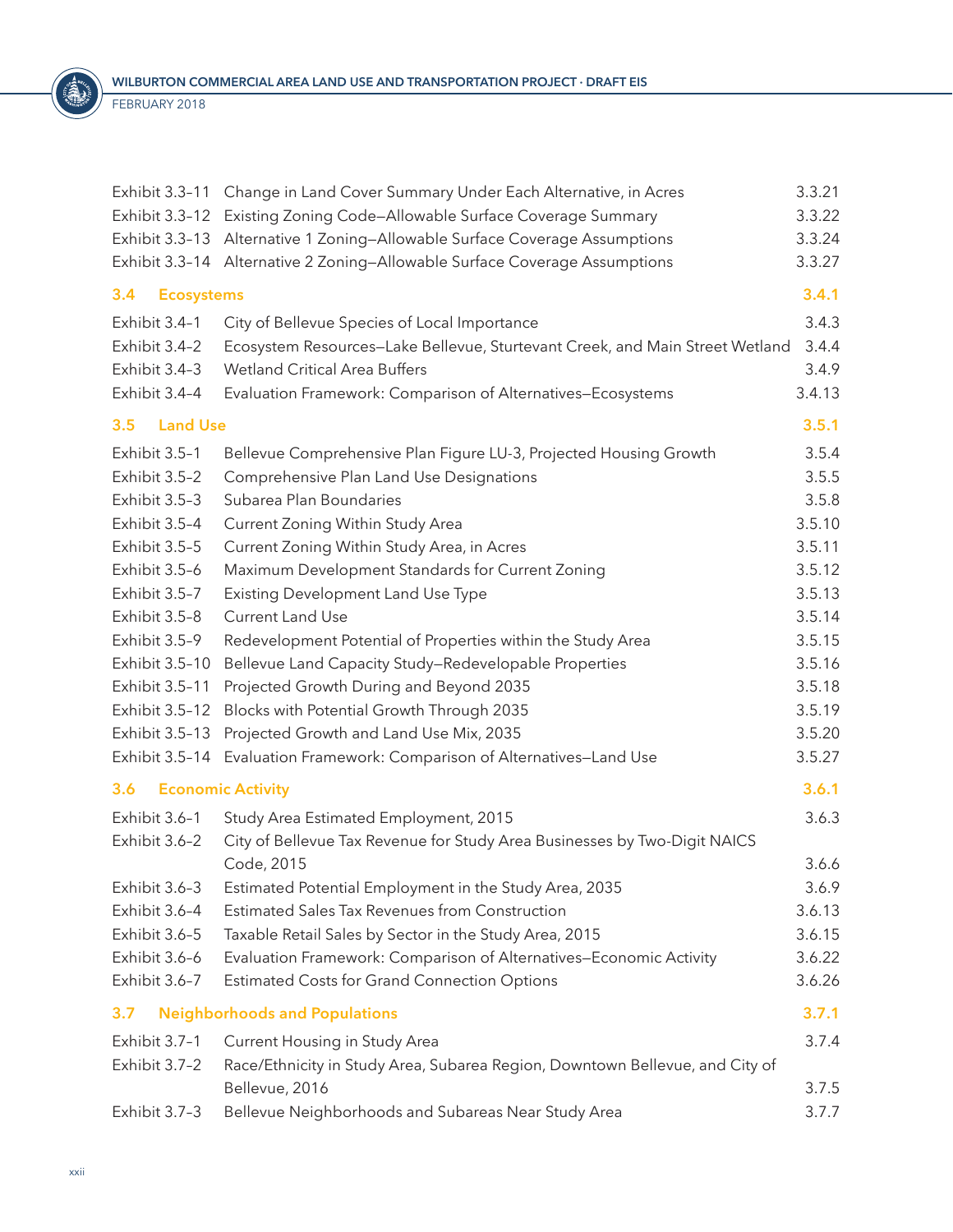| л           | ē, |
|-------------|----|
|             |    |
| <b>VING</b> |    |
|             |    |

<span id="page-22-0"></span>

| Exhibit 3.7-4            | Leland-Identified Subarea and Wilburton Study Area                                     | 3.7.8  |
|--------------------------|----------------------------------------------------------------------------------------|--------|
| Exhibit 3.7-5            | Census Tracts and Wilburton Study Area                                                 | 3.7.9  |
| Exhibit 3.7-6            | Demographics by Census Tract                                                           | 3.7.10 |
| Exhibit 3.7-7            | Potential New Housing Units and Affordable Units, By Year                              | 3.7.11 |
| Exhibit 3.7-8            | Housing Units, Households, and Population-Existing and Potential 2035 Under            |        |
|                          | Each Alternative                                                                       | 3.7.12 |
| Exhibit 3.7-9            | Potential New Affordable MFTE Units at One, Five, and Ten Percent of New Units 3.7.14  |        |
| Exhibit 3.7-10           | Potential Affordable New Units Under an Incentive Zoning Program                       | 3.7.15 |
| Exhibit 3.7-11           | Evaluation Framework: Comparison of Alternatives-Neighborhoods and                     |        |
|                          | Population                                                                             | 3.7.17 |
| Exhibit 3.7-12           | Current and Future Density-2035                                                        | 3.7.18 |
|                          | Exhibit 3.7-13 Population and Job Units-2035                                           | 3.7.18 |
|                          | Exhibit 3.7-14 Wilburton Station with One-Quarter Mile Circle                          | 3.7.19 |
| Exhibit 3.7-15           | Light Rail Stations with Quarter-Mile Circles-Alternative 1 Land Use                   |        |
|                          | Distribution, 2035                                                                     | 3.7.20 |
| Exhibit 3.7-16           | Light Rail Stations with Quarter-Mile Circles-Alternative 2 Land Use                   |        |
|                          | Distribution, 2035                                                                     | 3.7.21 |
| Exhibit 3.7-17           | Housing Units by Alternative                                                           | 3.7.22 |
| Exhibit 3.7-18           | New Affordable Units Incentivized by 2035, by Alternative                              | 3.7.24 |
| <b>Aesthetics</b><br>3.8 |                                                                                        | 3.8.1  |
| Exhibit 3.8-1            | View of 116th Avenue NE                                                                | 3.8.4  |
| Exhibit 3.8-2            | Selected Locations for View and Shadow Analysis                                        | 3.8.7  |
| Exhibit 3.8-3            | Overall View (Looking Southeast)-No Action Alternative                                 | 3.8.10 |
| Exhibit 3.8-4            | Overall View (Looking Southeast)-Alternative 1                                         | 3.8.10 |
| Exhibit 3.8-5            | Overall View (Looking Southeast)-Alternative 2                                         | 3.8.10 |
| Exhibit 3.8-6            | Overall View (Looking Northwest)-No Action Alternative                                 | 3.8.11 |
| Exhibit 3.8-7            | Overall View (Looking Northwest)-Alternative 1                                         | 3.8.11 |
| Exhibit 3.8-8            | Overall View (Looking Northwest)-Alternative 2                                         | 3.8.11 |
| Exhibit 3.8-9            | Summary of Aesthetic and Urban Design Impacts                                          | 3.8.12 |
|                          | Exhibit 3.8-10 Evaluation Framework: Comparison of Alternatives-Aesthetics             | 3.8.20 |
| Exhibit 3.8-11           | Intersection of Eastside Rail Corridor and NE 12th Street-Looking South to             |        |
|                          | Lake Bellevue                                                                          | 3.8.23 |
| Exhibit 3.8-12           | Intersection of NE 12th Street and 120th Avenue NE-Looking Southwest to                |        |
|                          | Lake Bellevue                                                                          | 3.8.25 |
|                          | Exhibit 3.8-13 I-405 at NE 10th-Looking Southeast to the Proposed Grand Connection and |        |
|                          | Mt. Rainier                                                                            | 3.8.27 |
| Exhibit 3.8-14           | Intersection of NE 8th Street Near 124th Ave NE-Looking West                           | 3.8.29 |
| Exhibit 3.8-15           | I-405 at NE 6th-Looking Southeast to the Proposed Grand Connection and Mt.             |        |
|                          | Rainier                                                                                | 3.8.31 |
| Exhibit 3.8-16           | Intersection of Eastside Rail Corridor and NE 6th Street-View Looking West             | 3.8.33 |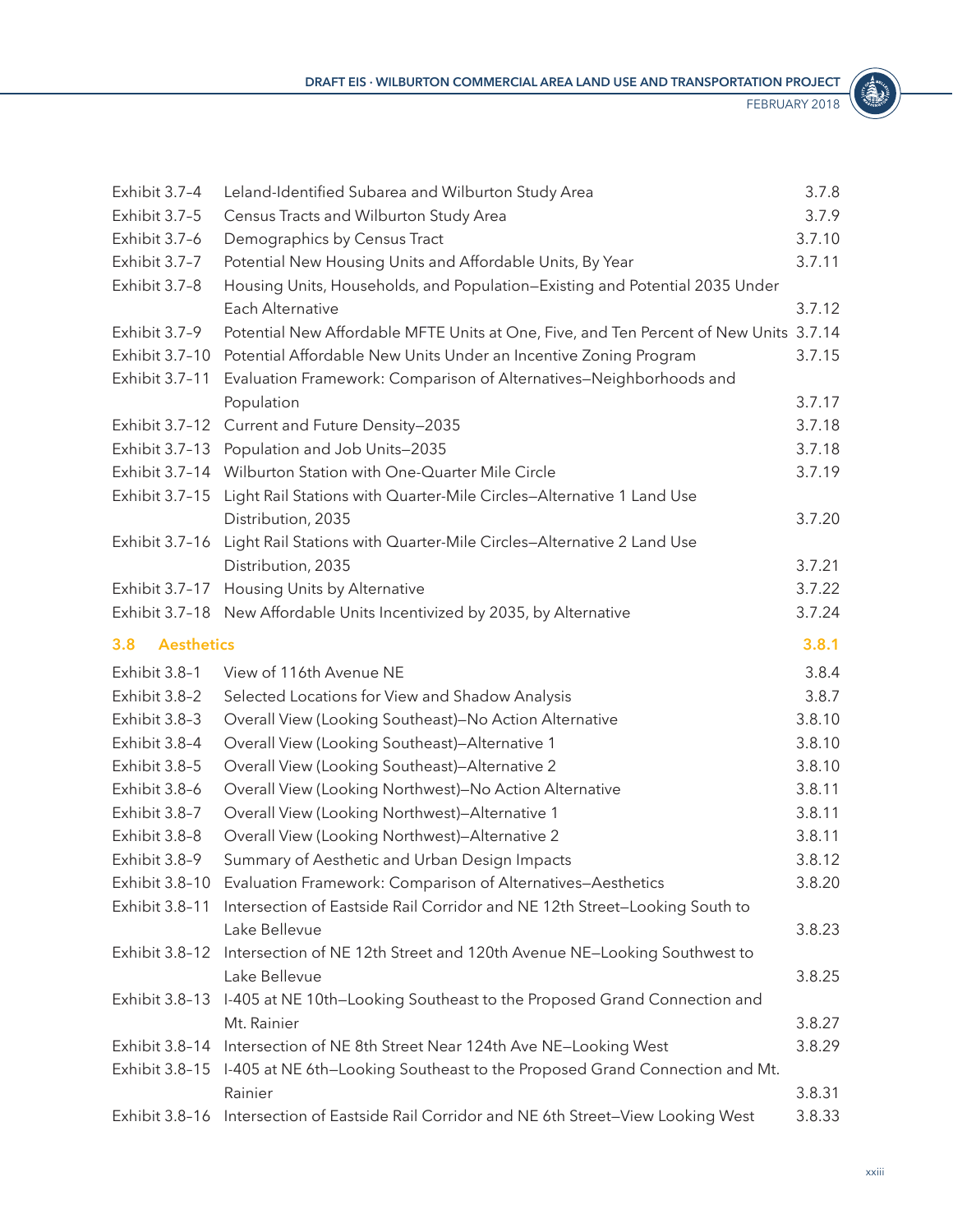<span id="page-23-0"></span>

| Exhibit 3.8-17        | NE 5th Street between 120th Ave NE and 124th Ave NE-Looking West             | 3.8.35 |
|-----------------------|------------------------------------------------------------------------------|--------|
| Exhibit 3.8-18        | View from City Hall-Looking East                                             | 3.8.37 |
| Exhibit 3.8-19        | Intersection of Main Street and 112th Ave NE-Looking East                    | 3.8.39 |
| Exhibit 3.8-20        | Intersection of Main Street and 116th Ave NE-Looking Northeast               | 3.8.41 |
| Exhibit 3.8-21        | Intersection of Eastside Rail Corridor and SE 1st Street-Looking South       | 3.8.43 |
| Exhibit 3.8-22        | Bellevue Botanical Garden-Looking Northwest                                  | 3.8.45 |
| Exhibit 3.8-23        | Shadow Analysis of Study Area (Summer AM)-No Action Alternative              | 3.8.49 |
| Exhibit 3.8-24        | Shadow Analysis of Study Area (Summer AM)-Alternative 1                      | 3.8.50 |
| Exhibit 3.8-25        | Shadow Analysis of Study Area (Summer AM)-Alternative 2                      | 3.8.51 |
| Exhibit 3.8-26        | Shadow Analysis on Eastside Rail Corridor and Park (Spring AM)-No Action     |        |
|                       | Alternative                                                                  | 3.8.53 |
| Exhibit 3.8-27        | Shadow Analysis on Eastside Rail Corridor and Park (Fall AM)-No Action       |        |
|                       | Alternative                                                                  | 3.8.53 |
| Exhibit 3.8-28        | Shadow Analysis on Eastside Rail Corridor and Park (Spring AM)-Alternative 1 | 3.8.54 |
| Exhibit 3.8-29        | Shadow Analysis on Eastside Rail Corridor and Park (Fall AM)-Alternative 1   | 3.8.54 |
| Exhibit 3.8-30        | Shadow Analysis on Eastside Rail Corridor and Park (Spring AM)-Alternative 2 | 3.8.55 |
| Exhibit 3.8-31        | Shadow Analysis on Eastside Rail Corridor and Park (Fall AM)-Alternative 2   | 3.8.55 |
| Exhibit 3.8-32        | Shadow Analysis on Eastside Rail Corridor and Residential Development        |        |
|                       | (Spring AM)-No Action Alternative                                            | 3.8.57 |
| Exhibit 3.8-33        | Shadow Analysis on Eastside Rail Corridor and Residential Development (Fall  |        |
|                       | AM)-No Action Alternative                                                    | 3.8.57 |
| Exhibit 3.8-34        | Shadow Analysis on Eastside Rail Corridor and Residential Development        |        |
|                       | (Spring AM)-Alternative 1                                                    | 3.8.58 |
| Exhibit 3.8-35        | Shadow Analysis on Eastside Rail Corridor and Residential Development (Fall  |        |
|                       | AM)-Alternative 1                                                            | 3.8.58 |
| Exhibit 3.8-36        | Shadow Analysis on Eastside Rail Corridor and Residential Development        |        |
|                       | (Spring AM)-Alternative 2                                                    | 3.8.59 |
| Exhibit 3.8-37        | Shadow Analysis on Eastside Rail Corridor and Residential Development (Fall  |        |
|                       | AM)-Alternative 2                                                            | 3.8.59 |
| 3.9<br>Transportation |                                                                              | 3.9.1  |
| Exhibit 3.9-1         | Wilburton Study Area                                                         | 3.9.4  |
| Exhibit 3.9-2         | Pedestrian Facilities-Existing                                               | 3.9.7  |
| Exhibit 3.9-3         | <b>Bicycle Facilities-Existing</b>                                           | 3.9.9  |
| Exhibit 3.9-4         | <b>Transit Routes in Wilburton</b>                                           | 3.9.10 |
| Exhibit 3.9-5         | Transit Routes and Stops-Existing                                            | 3.9.11 |
| Exhibit 3.9-6         | Functional Classification and Major Truck Streets                            | 3.9.13 |
| Exhibit 3.9-7         | Level of Service Definitions                                                 | 3.9.21 |
| Exhibit 3.9-8         | Bellevue Vehicle Corridor Level of Service Standards                         | 3.9.22 |
| Exhibit 3.9-9         | <b>Bicycle Level of Service Guidelines</b>                                   | 3.9.24 |
| Exhibit 3.9-10        | PM Peak Hour Delay-Existing                                                  | 3.9.25 |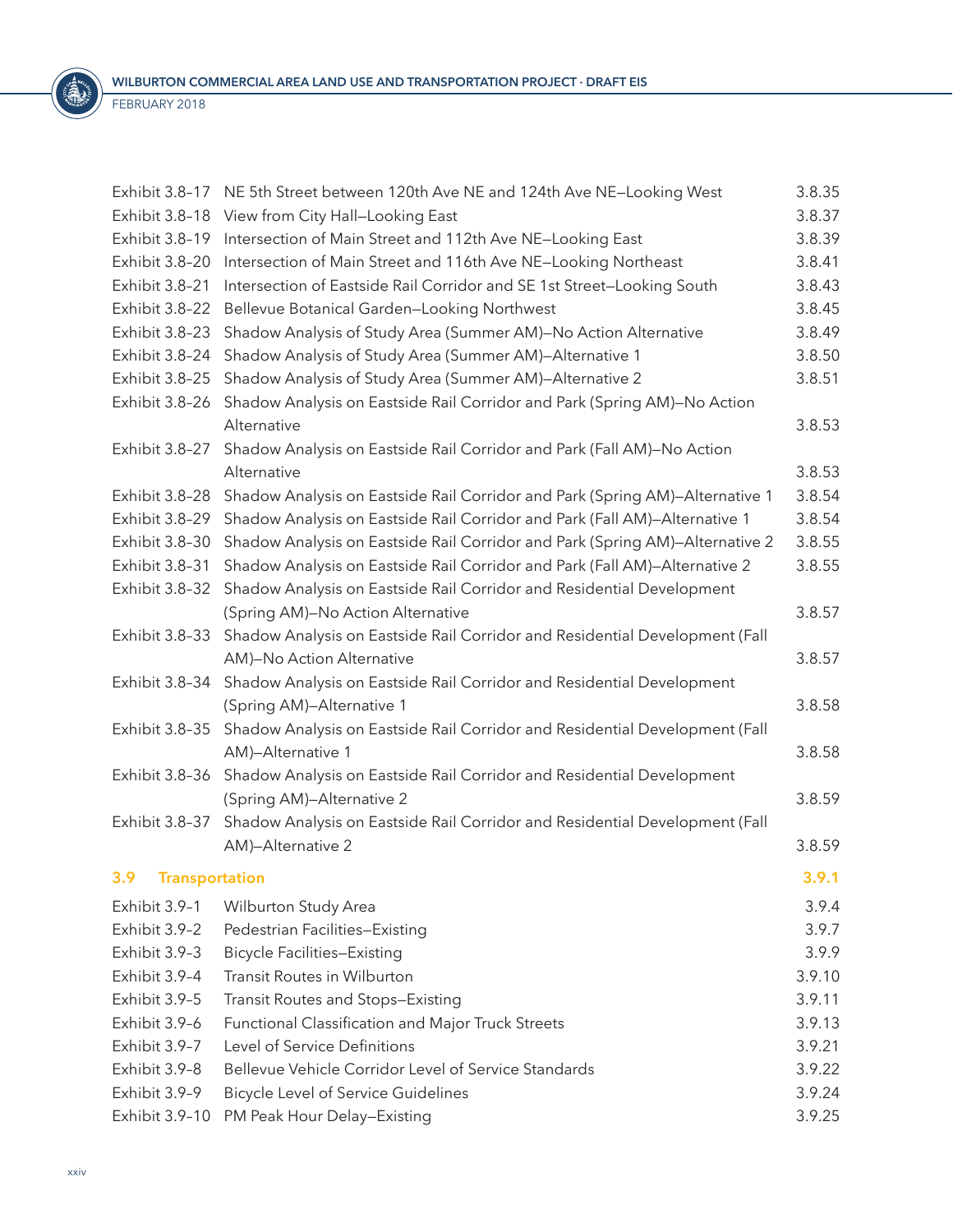

<span id="page-24-0"></span>

| Exhibit 3.9-11 | Intersection Level of Service-Existing                                    | 3.9.26  |
|----------------|---------------------------------------------------------------------------|---------|
| Exhibit 3.9-12 | PM Peak Hour Vehicle Travel Speed and Corridor Level of Service-Existing  | 3.9.27  |
| Exhibit 3.9-13 | Primary Vehicle Corridor Speed Level of Service-Existing                  | 3.9.28  |
| Exhibit 3.9-14 | Transit Level of Service-Existing                                         | 3.9.30  |
| Exhibit 3.9-15 | Pedestrian Level of Service-Existing                                      | 3.9.31  |
| Exhibit 3.9-16 | Bicycle Level of Service-Existing                                         | 3.9.32  |
| Exhibit 3.9-17 | Non-Motorized Connectivity-Existing                                       | 3.9.34  |
| Exhibit 3.9-18 | <b>Collisions Rates-Existing</b>                                          | 3.9.36  |
| Exhibit 3.9-19 | Transportation Network Assumptions by Alternatives                        | 3.9.39  |
| Exhibit 3.9-20 | Transportation Network Assumptions for EIS Analysis                       | 3.9.41  |
| Exhibit 3.9-21 | External Vehicle Trip Distribution                                        | 3.9.43  |
| Exhibit 3.9-22 | PM Peak Hour Intersection Delay-2035 No Action Alternative                | 3.9.46  |
| Exhibit 3.9-23 | Intersection Level of Service-2035 No Action Alternative                  | 3.9.47  |
| Exhibit 3.9-24 | PM Peak Hour Intersection Delay-2035 No Action Alternative, NE 6th Street |         |
|                | Options                                                                   | 3.9.48  |
| Exhibit 3.9-25 | PM Peak Hour Vehicle Travel Speed and Corridor Level of Service-2035 No   |         |
|                | <b>Action Alternative</b>                                                 | 3.9.49  |
| Exhibit 3.9-26 | Primary Vehicle Corridor Speed-2035 No Action Alternative                 | 3.9.51  |
| Exhibit 3.9-27 | Bicycle Level of Service-2035 No Action Alternative                       | 3.9.53  |
| Exhibit 3.9-28 | Non-Motorized Connectivity-2035 No Action Alternative                     | 3.9.54  |
| Exhibit 3.9-29 | PM Peak Hour Intersection Delay-2035 Alternatives 1 and 2                 | 3.9.56  |
| Exhibit 3.9-30 | Intersection Level of Service-2035 Alternative 1                          | 3.9.57  |
| Exhibit 3.9-31 | Intersection Level of Service-2035 Alternative 2                          | 3.9.58  |
| Exhibit 3.9-32 | PM Peak Hour Intersection Delay-2035 Alternative 2, NE 6th Street Options | 3.9.59  |
| Exhibit 3.9-33 | PM Peak Hour Vehicle Travel Speed and Corridor Level of Service-2035      |         |
|                | Alternatives 1 and 2                                                      | 3.9.61  |
| Exhibit 3.9-34 | Primary Vehicle Corridor Speed-2035 Alternative 1                         | 3.9.62  |
| Exhibit 3.9-35 | Primary Vehicle Corridor Speed-2035 Alternative 2                         | 3.9.63  |
| Exhibit 3.9-36 | Bicycle Level of Service-2035 Alternatives 1 and 2                        | 3.9.65  |
| Exhibit 3.9-37 | Non-Motorized Connectivity-2035 Alternatives                              | 3.9.66  |
| Exhibit 3.9-39 | Evaluation Framework: Comparison of Alternatives-Transportation           | 3.9.68  |
| Exhibit 3.9-38 | Summary of Transportation Impacts                                         | 3.9.68  |
| Exhibit 3.9-40 | Potential Mitigation Measures for MMA System Intersections                | 3.9.73  |
| Exhibit 3.9-41 | Potential Mitigation Measures for Non-MMA System Intersections            | 3.9.73  |
| 3.10 Noise     |                                                                           | 3.10.1  |
| Exhibit 3.10-1 | Definitions of Acoustical Terms                                           | 3.10.2  |
| Exhibit 3.10-2 | Bellevue Maximum Permissible Environmental Noise Levels                   | 3.10.3  |
| Exhibit 3.10-3 | WSDOT Noise Abatement Criteria by Land Use Category                       | 3.10.5  |
| Exhibit 3.10-4 | Modeled Noise-Sensitive Locations                                         | 3.10.7  |
| Exhibit 3.10-5 | Existing, No Action, and Future Potential Noise Levels                    | 3.10.10 |